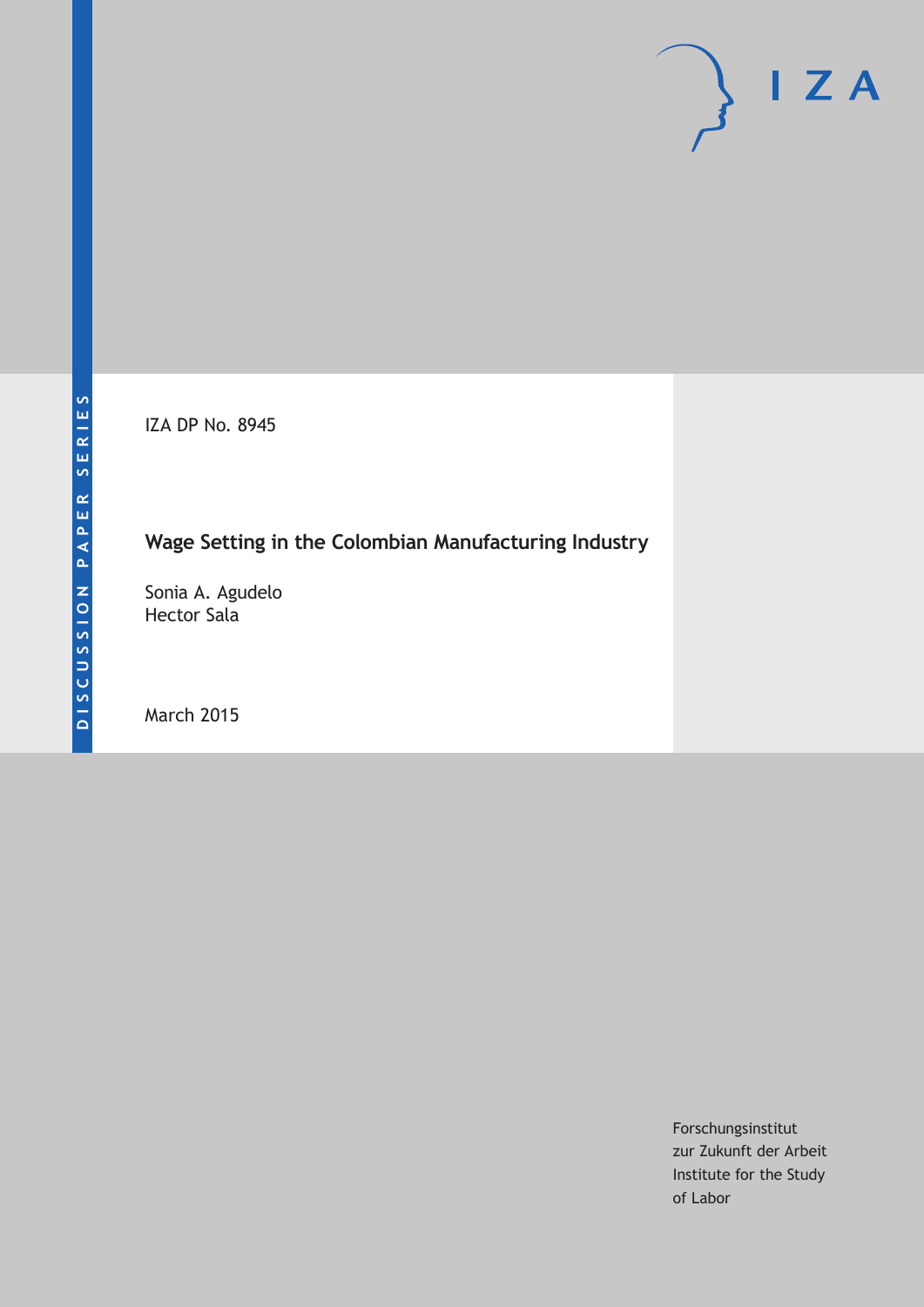# **Wage Setting in the Colombian Manufacturing Industry**

### **Sonia A. Agudelo**

*Universitat Autònoma de Barcelona*

## **Hector Sala**

*Universitat Autònoma de Barcelona and IZA*

### Discussion Paper No. 8945 March 2015

IZA

P.O. Box 7240 53072 Bonn **Germany** 

Phone: +49-228-3894-0 Fax: +49-228-3894-180 E-mail: iza@iza.org

Any opinions expressed here are those of the author(s) and not those of IZA. Research published in this series may include views on policy, but the institute itself takes no institutional policy positions. The IZA research network is committed to the IZA Guiding Principles of Research Integrity.

The Institute for the Study of Labor (IZA) in Bonn is a local and virtual international research center and a place of communication between science, politics and business. IZA is an independent nonprofit organization supported by Deutsche Post Foundation. The center is associated with the University of Bonn and offers a stimulating research environment through its international network, workshops and conferences, data service, project support, research visits and doctoral program. IZA engages in (i) original and internationally competitive research in all fields of labor economics, (ii) development of policy concepts, and (iii) dissemination of research results and concepts to the interested public.

<span id="page-1-0"></span>IZA Discussion Papers often represent preliminary work and are circulated to encourage discussion. Citation of such a paper should account for its provisional character. A revised version may be available directly from the author.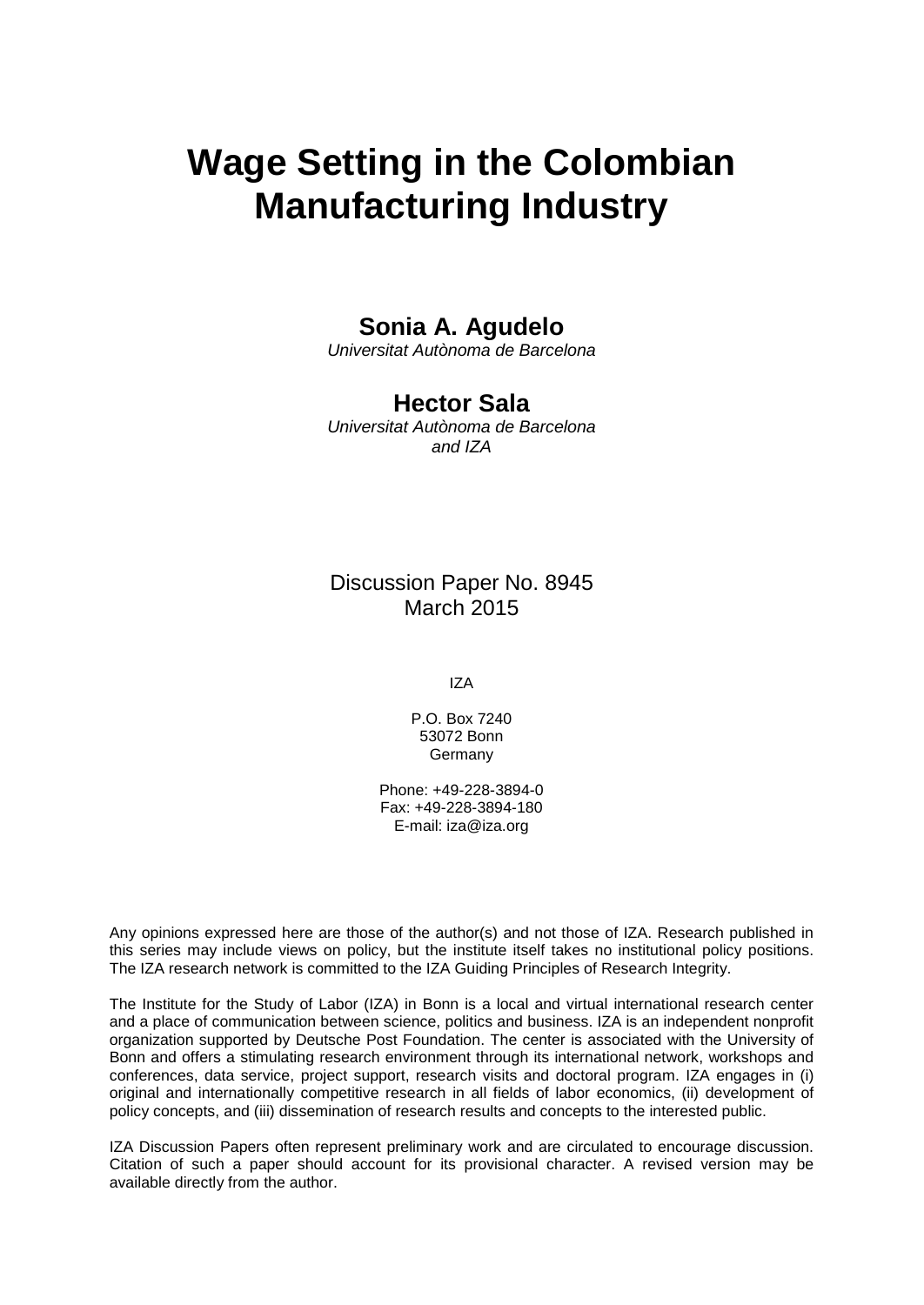IZA Discussion Paper No. 8945 March 2015

# **ABSTRACT**

# **Wage Setting in the Colombian Manufacturing Industry[\\*](#page-1-0)**

We show that wage setting in the Colombian manufacturing industry is not fundamentally driven by labor productivity in contrast to the standard theoretical prediction. On the contrary, internal institutional arrangements – payroll taxation, the minimum wage or the price wedge between manufacturing and consumption prices – together with a higher exposure to international trade – connected to the increasing globalization of the Colombian economy – appear as the crucial drivers. These findings lead us to question the political strategy followed to attain cost competitiveness in a context of growing exposure to international trade. Implementation of a *true* wage bargaining system is suggested as a critical policy target to prevent the disruptive economic consequences of the current wage setting mechanism and help rebalance the trade deficit.

JEL Classification: J30, F16, J31

Keywords: wage setting, labor productivity, trade openness, payroll taxes, minimum wages, price wedge

Corresponding author:

Hector Sala Department d'Economia Aplicada Universitat Autònoma de Barcelona 08193 Bellaterra Spain E-mail: [hector.sala@uab.es](mailto:hector.sala@uab.es)

We acknowledge helpful comments from Pedro Trivín on earlier versions of this paper. Sonia A. Agudelo and Hector Sala are grateful for financial support received, respectively, from COLCIENCIAS and the Spanish Ministry of Economy and Competitiveness (grant ECO2012-13081).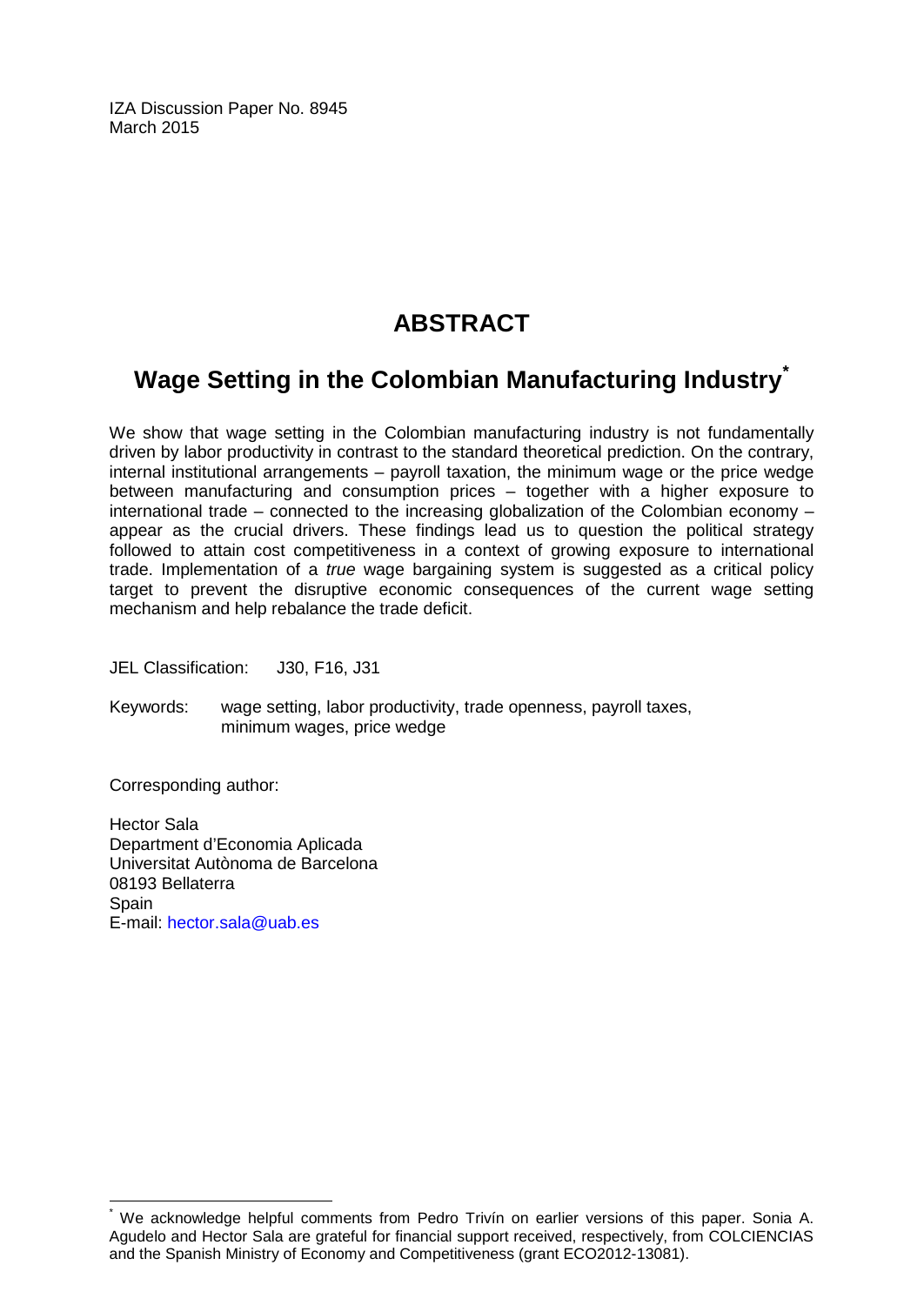### 1 Introduction

Two structural and worldwide phenomena are critically shaping policy decisions. The first one is globalization. The second one, going in parallel, is a deindustrialization process taking place in many countries. Globalization implies a growing exposure to international trade that needs to be strategically handled bearing in mind the specific strengths and weaknesses of the economy in change. The manufacturing industry is the most exposed economic activity, hence the need of a careful design of the policies that will allow industrial activities to cope.

On this account, Colombia provides an excellent experience to examine. It is one of the considered successful economies in Latin America which, in recent decades, embarked in an extensive liberalization program. The issue we assess here is whether this extensive program has been translated into an efficient mechanism of wage determination, at least at the industrial level. Our conclusion is that it has not. And the reason is twofold. First, because of the low connection between wages and productivity; and, second, because of the failure of the policy reforms to set up a true wage bargaining system and enhance the connection between wages and productivity.

We study wage setting in the Colombian manufacturing industry in a period in which relatively tight labor market and trade regulations in the seventies and eighties have been superseded by more flexible labor market institutions and trade liberalization. We investigate, in particular, which are the crucial drivers of net real wages with explicit focus on the role played by labor productivity, the changing institutional framework, and the growing exposure to international trade. This analysis is conducted through the estimation of a standard wage setting model using a panel database which covers a long time period (1974-2009) and 19 manufacturing sectors. This estimation involves the consideration of several type of interactions to disclose whether the institutional and trade reform process has affected the way wages respond to its driving forces.

In this context, a first salient result is the permanent low sensitivity of net real wages to changes in labor productivity. In other words, labor productivity is not the fundamental driver of the net real wage, is in sharp contrast with the standard theoretical prediction of a one-to-one long-run relationship between wages and labor productivity (see Judzik and Sala, 2013, for the simplest analytical case). The reason why this theoretical relationship is far from holding in the Colombian manufacturing industry is twofold. First, the adjustments of nominal wages are highly tied to the cost of living. Second, payroll taxes and other non-wage costs make up a significant part of total compensation. Both features weaken the sensitivity of net real wages to changes in labor productivity. A sensitivity that has even decreased after the institutional and trade reform process.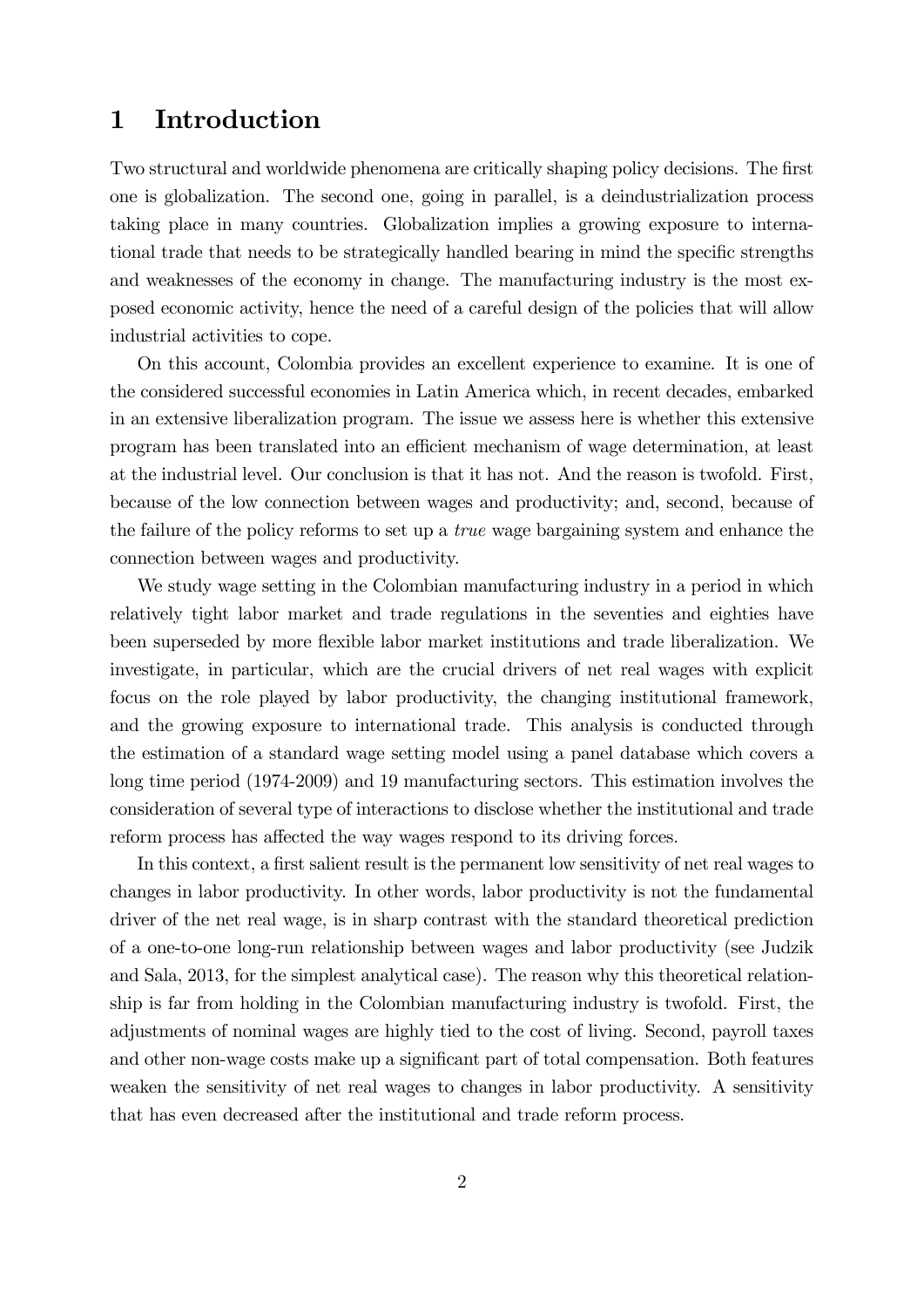In contrast to the scarce influence of productivity, we find wages to be mainly driven by internal institutional settings (such as payroll taxation and minimum wages), other determinants related to the indexation of wages with respect to prices (such as the price wedge between manufacturing and consumer prices), and openness to trade. As we explain later, the real minimum wage and the price wedge can be considered two sides of the same coin capturing the close attachment of wages to the evolution of prices (with real minimum wages growing according to prices).

This leads us to specify the empirical model under two alternative settings, one with the real minimum wage and another one with the price wedge, revealing a high sensitivity of net real wages to changes in both the real minimum wage and the price wedge (depending on the specification). This result provides empirical evidence that the adjustments of nominal wages are highly tied to the cost of living, which is critically driving the growth of net real wages in the manufacturing industry. A specific feature of this result is the absence of a significant change in the wage reaction to these driving forces, with similar elasticities in 1976-1991 and 1992-2009.

The third main finding is the significant negative impact of payroll taxation on net wages. Two are the reasons by which payroll taxes may cause a fall in net real wages. The first one is to avoid an increase in total labor costs: firms try to lower net nominal wages to compensate the increase in payroll taxation and, therefore, there is a change in the composition of labor costs in response to the higher tax rates. The second mechanism consists in shifting the increase in payroll taxation to selling prices to try to keep the profitability rates unchanged. This, however, was not feasible in Colombia in a situation of growing exposure to international trade.

The impact of payroll taxes on wages has been lower after 1992 in spite that most of the increases in these taxes (paid by firms) took place in this period. That is, although the payroll tax shifting continued to be significant, firms started bearing a larger share of the payroll tax cost. This result provides evidence that some of the changes in the institutional environment have harmed the cost competitiveness of the industrial sector.

In this context, the explanation of the lower sensitivity of real wages to payroll taxation is twofold. First, the enhanced indexation of nominal wages to Consumer Price Index (CPI) inflation caused net real wages to be more responsive to the price wedge (with severe downward pressures on manufacturing prices resulting from the liberalization process) and less to payroll taxes. Second, it was gross wages, rather than net wages, who absorbed the bulk of the impact of the payroll tax rise (note that the gap between the growth rates of gross and net wages tripled from 0.21 to 0.65 percentage points, as shown in Table 2).

The last finding is the significant positive impact of globalization on wages in 1976- 1991 and 1992-2009, and the slightly greater influence they have exerted in the second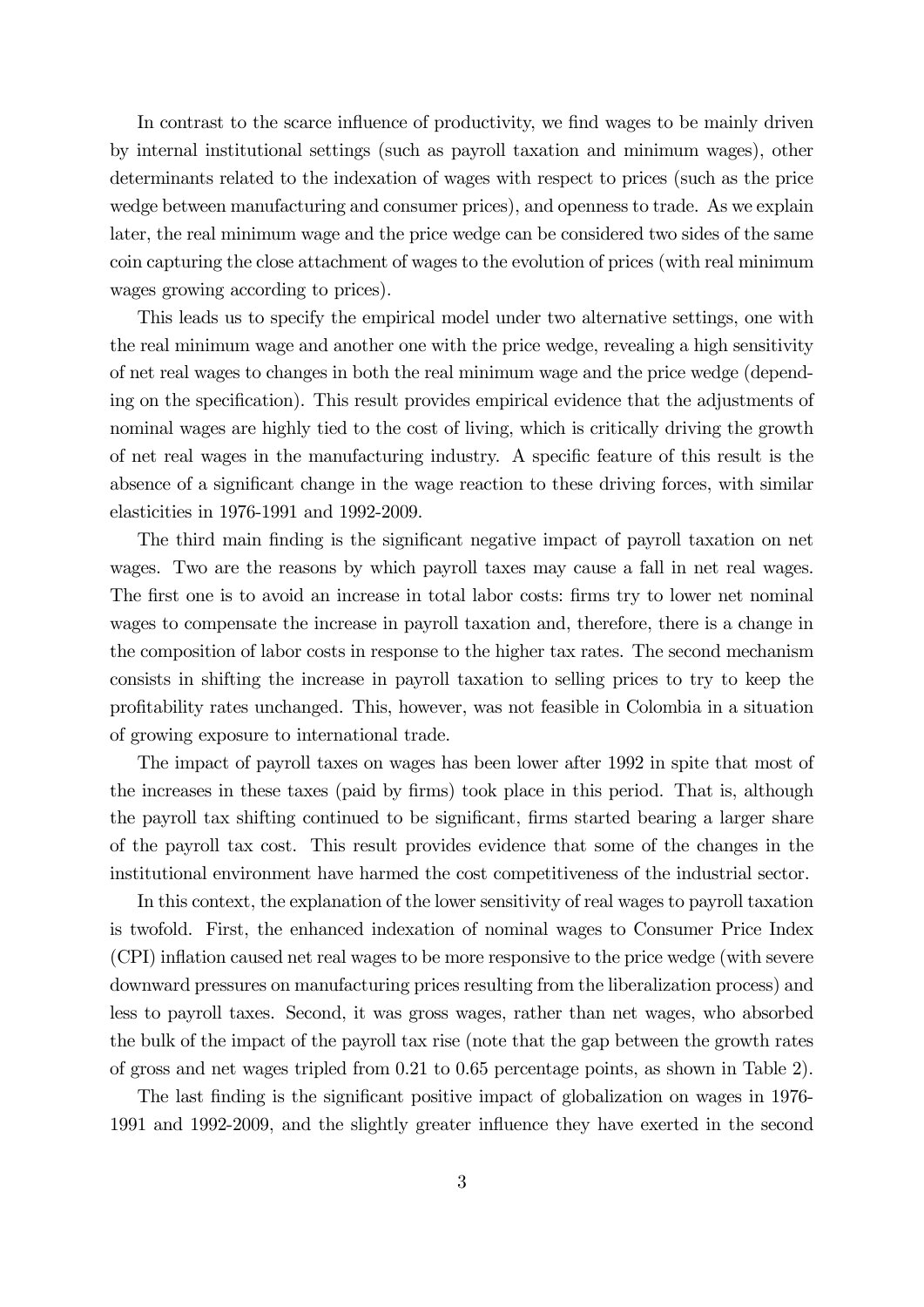period. This positive and greater influence is interpreted along the lines of Arbache et al. (2004), who point to the skill-biased nature of in-flowing technology (through higher foreign direct investment and growing imports) to explain the greater demand of skilled labor, and the resulting pressure on relative wages.

In the light of these results, we conduct a complementary exercise in which we examine the marginal effects of real minimum wages and the price wedge on net real wages, conditional on the different values taken by payroll taxation and the degree of trade openness. In this way, we check whether the reform process (that is, the increases in payroll taxation and the exposure to international trade) have affected the way wages react to these key determinants. We find no difference in the extent of the wage impact of real minimum wages across periods, which remained stable in spite of the liberalization process; this does not preclude, however, that more open sectors tend to be less responsive to changes in the minimum wage. In turn, the sensitivity of real wages to the price wedge becomes larger along with the degree of trade openness in a scenario of high payroll taxation such as the one in 1992-2009. This response is clearly different than the one in 1976-1991, and calls for future research on the interaction between wages, payroll taxes and trade exposure.

The rest of the paper is structured as follows. Section 2 reviews some key features of the Colombian economy regarding the institutional setting and the trade liberalization process. Section 3 discusses the theoretical background on wage setting models, and their empirical implementation in the paper. Section 4 presents the data and explains the econometric methodology. Sections 5 and 6 deal with the results. Section 7 concludes.

### 2 Labor market institutions and trade liberalization

#### 2.1 Labor market reforms

The Colombian labor market is segmented. There is a massive informal sector accounting for around 50% of employment, and a formal sector accounting for the remaining  $50\%$ .<sup>1</sup> Within this context, the manufacturing industry is an economic activity with a relatively low incidence of informality close to  $20\%$ .<sup>2</sup>

Since 1990, a structural reform process has been developed in view, on one side, to enhance labor market flexibility and boost (formal) employment and expand, on the other side, the coverage of health and pension services.

<sup>&</sup>lt;sup>1</sup>Value for thirteen metropolitan areas in year 2013 computed from data provided by the Gran Encuesta Continua de Hogares (GEIH).

<sup>2</sup> It was 18.7% in 2007, in contrast to close to 75.0% in trade and services (values based on data for thirteen metropolitan areas supplied by the GEIH).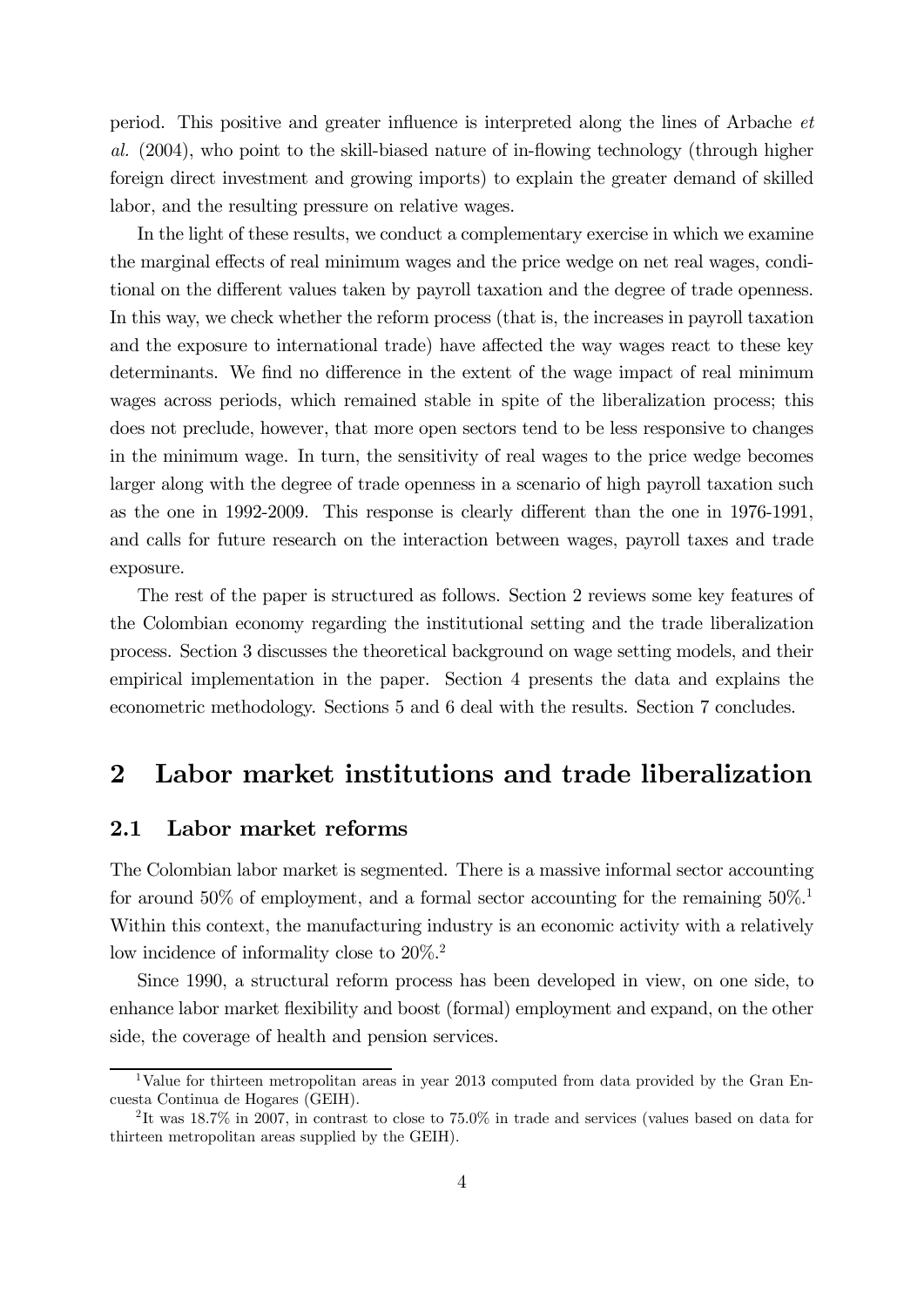To achieve the first target, Law 50 was passed in 1990 to lower firing, training and recruitment costs, and promote non-regular forms of employment. This was followed by Law 789 in 2002, which lowered the regulated costs of non-standard employment (for example, on weekend, night, and holiday working hours). The expectation was that such measures would contribute to render formal employment more attractive and boost job creation.

To expand the coverage of health and pension services, Laws 100 in 1993 and 797 in 2003 were passed to increase the Social Security revenues needed to expand the fledgling welfare state. The first of these laws increased the payroll tax rates covering the health and pension schemes, while the second one only focused on pensions. In this way, the total payroll tax rate paid by firms moved from the existing 17% before these laws, to more than 30% since the mid nineties, and beyond afterwards. Figure 1 shows this evolution by distinguishing the four components in which payroll taxes are classified in Colombia: parafiscal, health, pension and professional hazards.3



Figure 1. Payroll taxes paid by firms. 1975-2009.

Source: Own calculation based on data from LEGIS' official annual reports.4

There is ample literature on institutions referring to the supposedly 'labor-unfriendly' impact of payroll tax rate increases. This common view may be one of the reasons why,

<sup>&</sup>lt;sup>3</sup>The parafiscal contributions are payroll taxes which are only paid by firms. They have been used to finance the Family Compensation System, the National Service of Learning (SENA by its acronym in Spanish) and the Colombian Family Welfare Institute (ICBF by its acronym in Spanish). The health and pension payroll taxes correspond to contributions that firms and employees must shell out in a traditional social security system. The professional hazards are payroll taxes paid by firms that have been used to fund the General System of Occupational Risks, whose aim is to protect and assist workers from the effects of diseases and accidents that may befall them during or as a result of their work. In this study we take into account all payroll taxes paid by firms.

 $4$  Cartilla Laboral, years 1989-2009; and Cartilla de la Seguridad Social, years 1990-2009.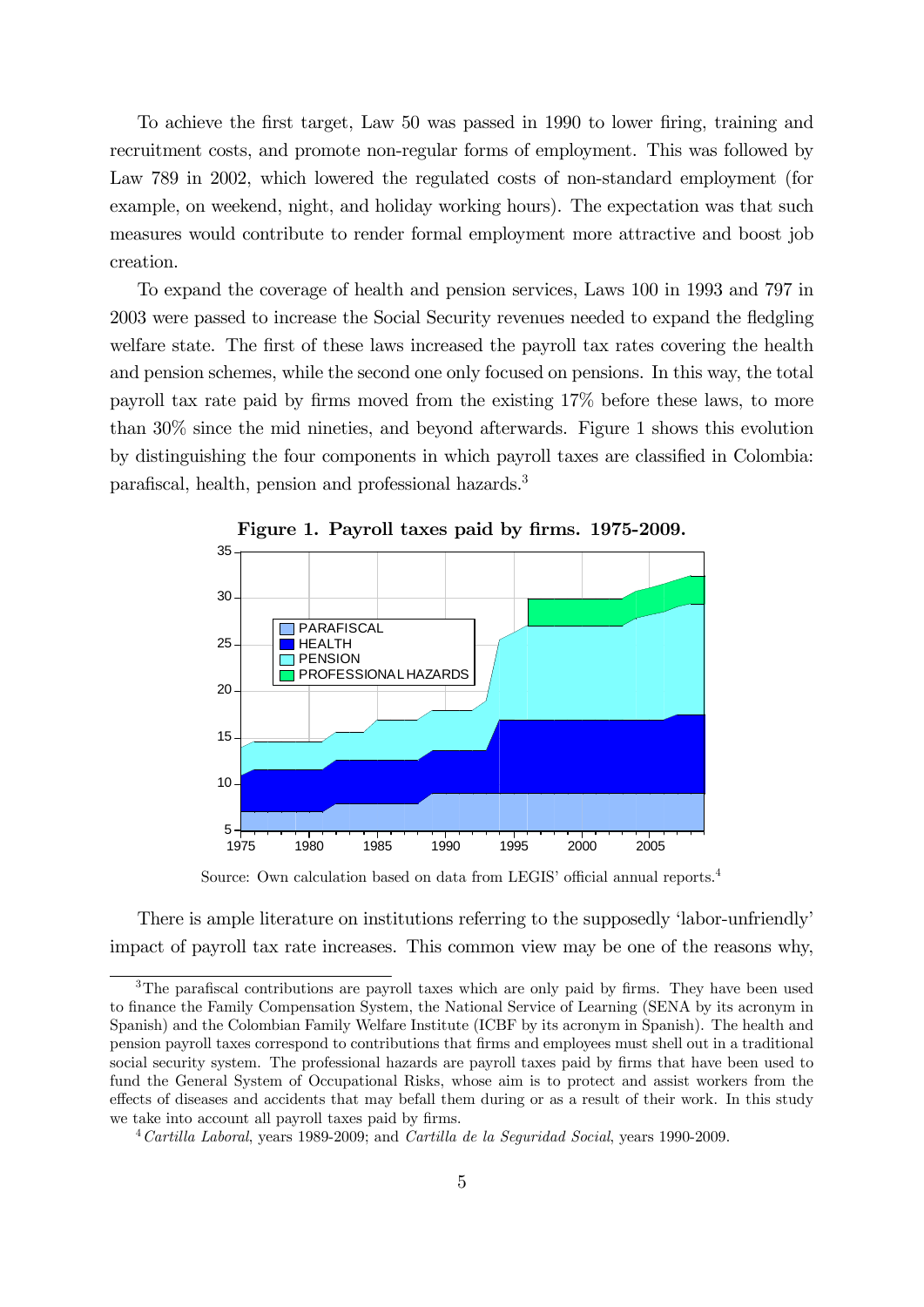without hardly any assessment on the estimated consequences of the previous measures, the government decided to lower first (by Law 1429 of Formalization and employment generation in 2010), and then eliminate, the parafiscal and health contributions paid by firms (by Law 1607 in 2012).

One exception in the virtual lack of assessment of the consequences of the rise in payroll taxes in Colombia is the work by Kugler and Kugler (2009). Their results show that a 10% increase in payroll taxes reduces wages of production workers by 1.46%, wages of nonproduction workers by 2.75%, production employment by 5.14%, and nonproduction employment by  $4.38\%$ <sup>5</sup>

Another critical labor market institution is the minimum wage. Although the government had the power to set a minimum wage since 1945 (by Law 6), it was in 1949 when it was effectively implemented for the first time. The minimum wage is indexed on a yearly basis following the previous year CPI inflation rate. Its growth cannot be inferior to this rate, $6$  which is the same irrespective of the economic sector (see Hofstetter, 2005, for details).

In practice, it turns out that the real minimum wage operates as a sort of reservation wage which not only is a floor wage (in levels), but also a reference for wage increases in formal activities. Hence their strong correlation, as shown in Figure 2.



Figure 2. Real wages of the manufacturing industry 1975-2009.

Source: EAM for the net real wage and legislation published annually for the minimum wage.

<sup>&</sup>lt;sup>5</sup>Production workers (or employment) include workers in tasks strictly related to productive activities (usually called blue-collar), while nonproduction workers (or employment) include workers in administrative tasks (usually called white-collar). This is the distinction made by Kugler and Kugler (2009) because of the source data they work with.

<sup>6</sup>This was started by judgment C-815 of the Constitution Court in 1999 as a consequence of the loss of purchasing power of the minimum wage in the eighties and early nineties.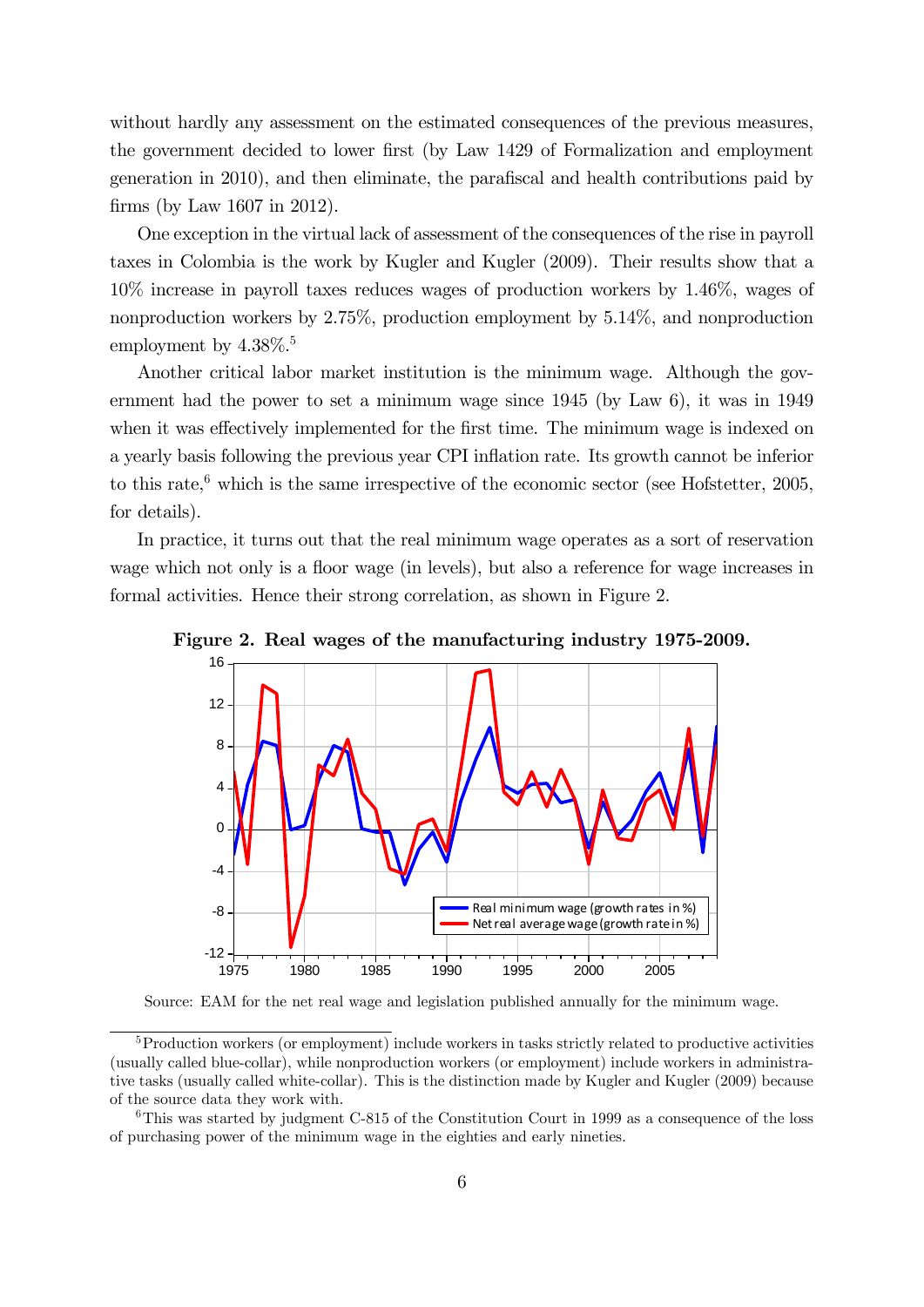Finally, although the Colombian labor legislation recognizes unions as a part of the labor relations system, its role in wage-setting matters is nowadays minimal and essentially restricted to collective bargaining at the firm-level. Union density in Colombia is around 4%, while the coverage of collective agreements is less than 2% (data from ENS).

### 2.2 Trade reforms

In parallel to the labor market reform process, Colombia also embarked in a process of external liberalization in the 1990s. The first step in this process took place unilaterally in 1990, when the political authorities increased the Colombian exposure to international trade by reducing, simultaneously, import controls and import tariffs. In this way, free imports (i.e., custom non-controlled imports) rose from 14.8% in 1985 to 96.7% in 1990, while the average customs duty rate was reduced from 38.9% in 1990 to 12.0% in 1995.

In addition, between 1992 and 2004, Colombia enjoyed a new system of preferential tariffs to export to the US.7 This system was superseded in 2004 by Free Trade Agreements (FTAs) between Colombia and a number of relevant trade partners such as the US, the European Union, Canada, Mexico, Korea, Chile, Salvador, Guatemala and Honduras.

As a consequence, trade openness (i.e., the ratio of exports plus imports over GDP) increased from below 25% in 1990 to more than 40% today (Figure 3a). Therefore, although Colombia is still considered a relatively closed economy, in the last two decades it experienced a significant change in its overall degree of globalization as measured, for example, by the KOF index (Figure 3b). From a value of 34.3% in 1975, this index only increased by 4 percentage points up to 1990 (34.2%). The steep slope thereafter reflects the liberalization process of the Colombian economy, leading the KOF index to reach 57% in 2009.

In this context, the manufacturing industry has been the most affected sector in Colombia, with a steady increase in the imports share that attained 90% of total Colombian imports in 2009 (see Figure A1a in the Appendix), and a share of exports above 60% of total exports, in contrast to a share of less than 15% in terms of GDP. Still more important, trade openness in this sector (i.e., the ratio of industrial exports and imports over total industrial output) doubled from an average of 48.2% in 1974-1991, to one of 96.8% in 1992-2009.<sup>8</sup>

<sup>7</sup>The APTA was signed in December 1991. Through this agreement around 5,600 products were granted free access to the US market in exchange of a renewed focus on economic activities and jobs aiming at replacing the cocaine industry. This agreement was subsequently prolonged and extended, 2002 onwards, through the APTDEA.

<sup>8</sup>Detailed information by sectors is provided in the Appendix. All industries, but one (publishing and printing recorded media, just accounting for around 3% of total industrial GDP) were subject to this process, and there are no significant composition effects within the manufacturing industry in Colombia: the GDP share of the largest sector (on food products and beverages) remained stable at 28-29%, while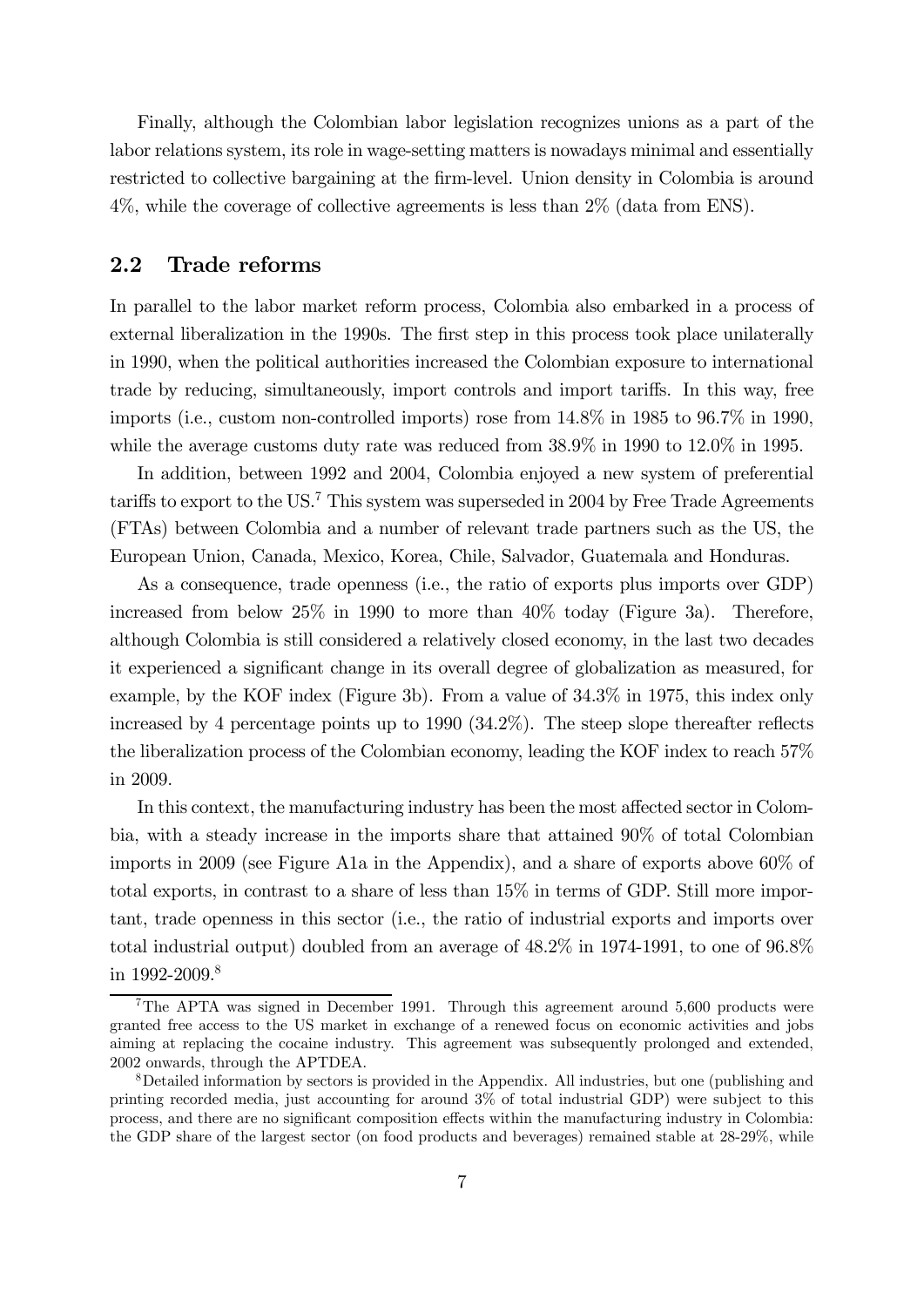

Figure 3. Globalization in Colombia. 1974-2009.

Source: DANE for Trade openness; Dreher et al. (2008) for the KOF index.

A related critical issue is that the leading role played by the manufacturing sector in the opening process of Colombia has been accompanied by a large deterioration of its international competitiveness. This is illustrated in Figure A1b, which shows a structural trade deficit that became much larger on averages since the nineties.

# 3 Wage setting

### 3.1 Theoretical background

Standard wage setting models have been developed both in perfect and imperfect competition contexts.

A relevant example of a perfect competition wage setting model can be found in Kugler and Kugler (2009), where the market-clearing wage and employment levels are set to equate the demand and supply of labor. Firms choose employment by equating the gross marginal labor costs —net wage plus payroll taxes— with the marginal revenue of producing an extra unit of output. In turn, workers set their labor supply as a function of net wages and their prospective social security benefits received in exchange of the payroll tax paid by firms. This gives form to the tax/benefit linkage developed in Summers (1989). The outcome of this model is that wages are set as a function of the labor demand and labor supply elasticities with respect to wages, and also with respect to the payroll tax (paid by firms) and the valuation made by workers over the benefit received.

In a context of imperfect competition, the traditional classification distinguishes efficiency wage from collective bargaining models such as the insider-outsider or union models —Lindbeck and Snower (2001), Booth (2014). Within this vast strand of literature, the

the five largest sectors (S1, S3, S12, S10 and S9 in Table A1) accounted for 62.2% the industrial GDP in the first period, and 65.9% in the second one.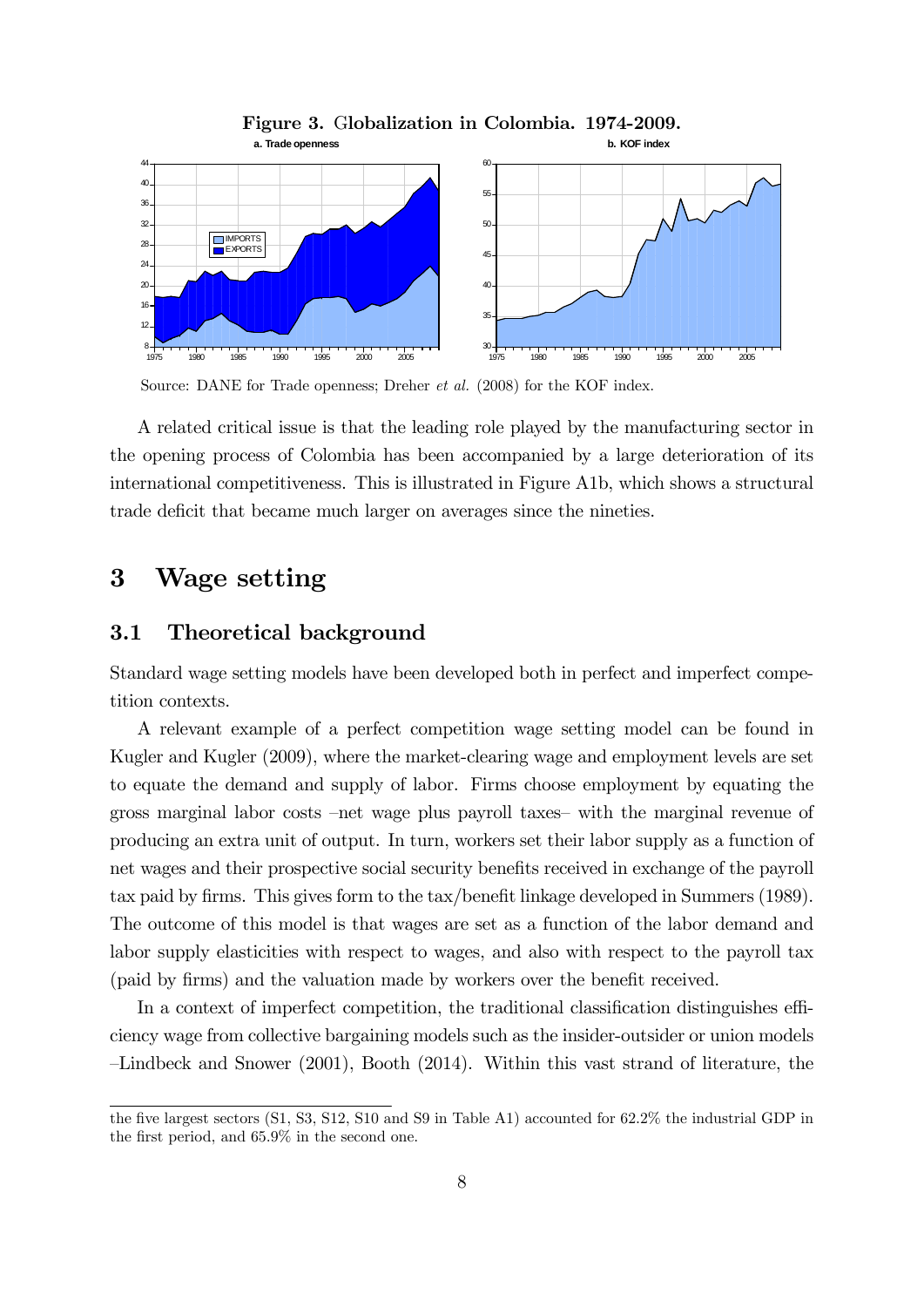work by Prodecca (2011) provides an encompassing model in which a large number of identical unions and firms set real wages in a Nash bargaining framework. Empirically, her model states that the real wage is related to the following six fundamental variables: labor productivity  $(Y/N)$ , the unemployment rate  $(u)$ , the replacement ratio  $(BRR)$ , union bargaining strength  $(\eta)$ , payroll taxes/non-wage costs  $(\tau^p)$ , and income taxes  $(\tau^i)$ .

By solving the theoretical model in a Cobb-Douglas framework and log-linearizing the resulting expression, Prodecca (2011) obtains her core empirical equation:

$$
\log\left(W_t\right) = a_0 + a_1 \log\left(Y_t / N_t\right) - a_2 \log\left(u_t\right) + a_3 \log\left(BRR_t\right)
$$
\n
$$
+ a_4 \log\left(\eta_t\right) + a_5 \log\left(\tau_t^p\right) + a_6 \log\left(\tau_t^i\right) + \varepsilon_t
$$
\n(1)

To study the Colombian case, this benchmark expression needs to be adapted at least for a twofold reason. First, because some institutional features that are generally considered as crucial in developed economies, are less relevant in Colombia. Consequently, we lack times series information to be included in the analysis. Second, because the benchmark model we have considered does not account for the role of the external sector which, as we have discussed, is likely to have affected wage determination in the manufacturing industry. On top of these reasons, some data is simply not available.

Therefore, we next discuss the adjustments and extensions we introduce to the benchmark equation (1).

#### 3.2 Empirical implementation

The first adjustment relates to the replacement ratio, which is essentially nonexistent in Colombia as a source of income for unemployed. There is a related in-kind benefit which was to a large extent improperly used (not as a true unemployment benefit) before the 2013 reform. This affects the term  $a_3 \log(BRR_t)$ , which is dropped from the analysis.<sup>9</sup>

The second adjustment refers to union power in whatever form (measures of trade union density, number of strikes, or days lost due to labor conflicts). Although there is data since the 1990s, any measure related to union power was not relevant as explanatory variable in subsample regressions conducted for 1992-2009. This is the reason why the term  $a_4 \log(\eta_t)$  is omitted.

A final adjustment is the exclusion of  $a_6 \log(\tau_i^i)$  due to the lack of information on income taxes in consistent time series. One problem is that effective tax rates are not

<sup>&</sup>lt;sup>9</sup>At this point, it is worth noting that although a system of unemployment benefits exists in Colombia since 2002 (by Law 789), it had to be restructured in 2013 to enforce its use in correspondence to its nature. This implies, in contrast to the emphasis placed by the literature on the wage impact of such benefits, that the unemployment benefit system in Colombia has been irrelevant as a determinant of wage setting.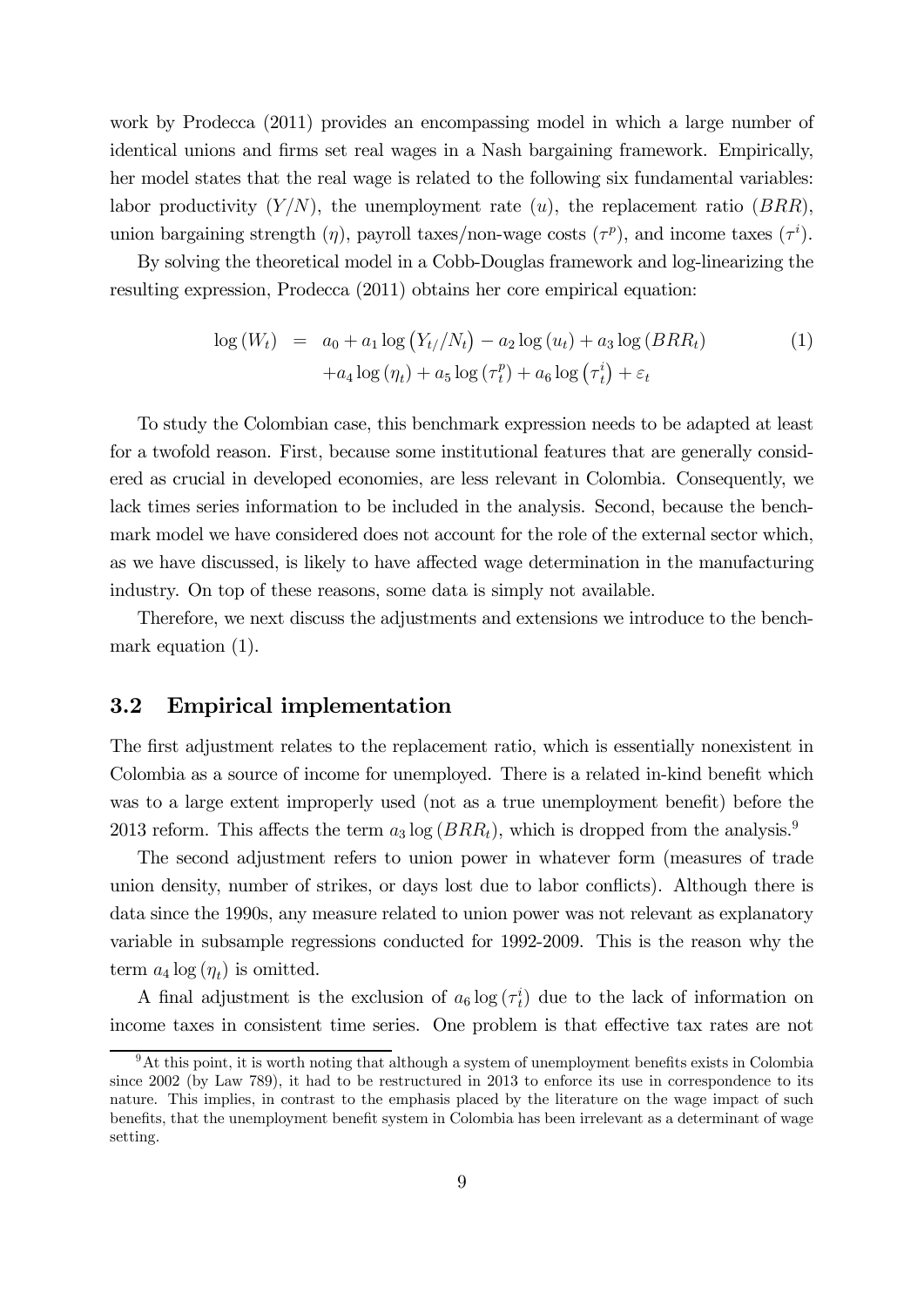available. The other problem is that using the statutory rates would not be accurate given the features of our panel data. The reason is that the income tax scheme sets differentiated rates by income group, with low incomes subject to tax exemptions. Therefore, as we only have data on average wages across sectors, the use of statutory tax rates could distort the true effect of income taxation on wages.

The central institutional extension is the inclusion of the real minimum wage, which acts as a reference for real wages. This implies considering the new term  $a_2 \log (W_t^{\text{min}})$ , where  $W_t^{\min}$  denotes the real minimum wage. A positive sign on  $\hat{a}_2$  is expected.

This extension is consistent with the findings in Iregui et al. (2012), who show that nominal minimum wage increases and past inflation are considered as important factors by firms when adjusting their nominal wages. Their analysis also reveals that most firms adjust nominal wages annually at rates that are roughly equivalent to the observed rate of CPI inflation, and none of them cut wages.

A second extension is related to relative prices and seeks to capture the role exerted by the price wedge between manufacturing and total prices in wage setting. The variable we consider is  $\pi_t$ , the ratio of manufacturing prices  $(p_t^m)$  over consumption prices  $(p_t^c)$ , and we expect a negative influence over net real wages. The reason is the following. Over time, manufacturing prices tend to grow less than consumption prices for a twofold reason. First, it is a capital-intensive sector subject to quick technological change and efficiency gains that are translated into lower prices (or higher quality at equal prices). Second, it is the most exposed sector to global competition and, as such, bears the most important downward pressure on prices. This forces firms to use labor compensation as a key adjustment mechanism to ensure competitiveness. In this context, given that nominal wages in Colombia are indexed to the CPI, the larger is the wedge between the two, the bigger is the tension in terms of the wage setting mechanism: while workers grade their net wages having as reference consumption prices, firms appraise their expected benefits as a function of manufacturing prices. Here is the wedge and the tension pushing real net wages down when the wedge increases.

An important remark here is that the real minimum wage and the price wedge can be considered two sides of the same coin capturing the close attachment of wages to the evolution of prices. The reason is the following. If nominal minimum wages are closely tied to consumption prices, then the ratio  $(W_t^{\min}/p_t^m)$  will not differ that much in its evolution from the price ratio  $p_t^c/p_t^m$ , which is the inverse of our price wedge variable  $p_t^m/p_t^c$ . Having confirmed this empirically, our empirical models will take two alternative forms to avoid multicollinearity problems, one with the real minimum wages as explanatory variable, as in equation (2) below; and a second one considering the price wedge instead: equation (3).

A final extension is related to the external sector and consists on the inclusion of a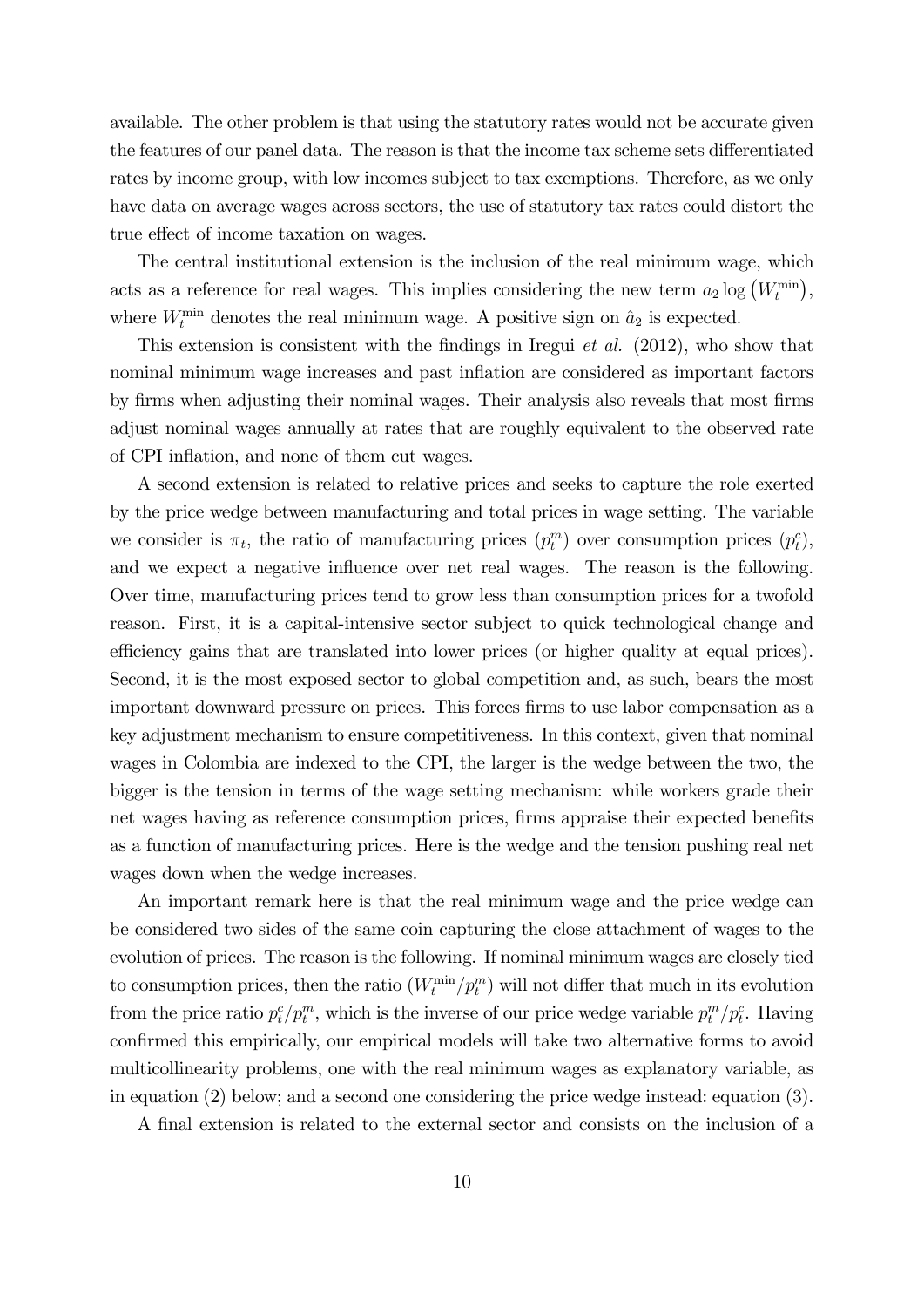measure of trade openness  $(op)$  through the addition of the new aggregate term  $a_4 \log (op)$ . The expected incidence of international trade, or globalization, on net wages is not clear. On one side, the literature is still far from reaching consensus on the causal relationship between exports and productivity (and thus wages). Some relevant studies argue that exports cause efficiency gains (and would thus boost wages), while some other claim that efficiency progress is what allows exports to increase.

In the case of Colombia, we have two pieces of information that make us look at the imports' side. First, exports have not led the opening process (see Figure 3a). Second, as shown by Figure A1a in the Appendix, the share of manufacturing exports has remained stable between 1965 and 2010. Hence, if the industrial imports of goods are the catalyst variable, then we should expect a positive influence on net wages for a twofold reason.<sup>10</sup>

First, on account of the positive relationship between wages and the import of intermediate goods, as demonstrated in Amiti and Davis (2011). This hypothesis is endorsed by the fact that two thirds of total industrial imports in Colombia consist on intermediate inputs. And second because, as pointed out by Arbache et al. (2004), one of the consequences of increasing trade openness is a rapid inflow of foreign technology as a result both of foreign direct investment and increased imports. In-flowing technology is skillbiased because it is mainly designed in industrialized economies which are relatively skill intensive. Thus, the acquisition of new technologies from developing countries is normally accompanied by a greater demand of skilled labor. On the positive side this causes an upward pressure on relative wages (which is the effect we are capturing), although there is also a negative consequence in terms of increased wage inequality.11

Overall, these empirical adjustments and extensions leave us with two versions of the empirical model. In the first version, we have the real minimum wages:

$$
\log(W_t) = a_0 + a_1 \log(Y_{t/}/N_t) + a_2 \log(u_t) + a_3 \log(W_t^{\min}) + a_4 \log(\tau_t^p) + a_5 \log(\rho p_t) + \varepsilon_t,
$$
\n(2)

while in the second version we have the ratio of manufacturing prices over consumption prices:

$$
\log(W_t) = a_0 + a_1 \log(Y_t / N_t) + a_2 \log(u_t) + a_3 \log(\pi_t) + a_4 \log(\tau_t^p) + a_5 \log(op_t) + \varepsilon_t.
$$
 (3)

 $10\text{Relevant studies claiming a negative relationship between imports and local wages point to massive.}$ imports of consumption goods in developed economies. For example, for the United States, Autor et al. (2013, 2014) show that wages/cumulative earnings were lower after the spectacular rising of the Chinese imports, mainly of consumption goods.

<sup>&</sup>lt;sup>11</sup>Growing empirical evidence on the effects of globalization gives support to a positive relationship between trade liberalization and wage inequality in developing countries —see, for example, Caselli (2014), Meschi and Vivarelli (2009), and Attanasio et al. (2004).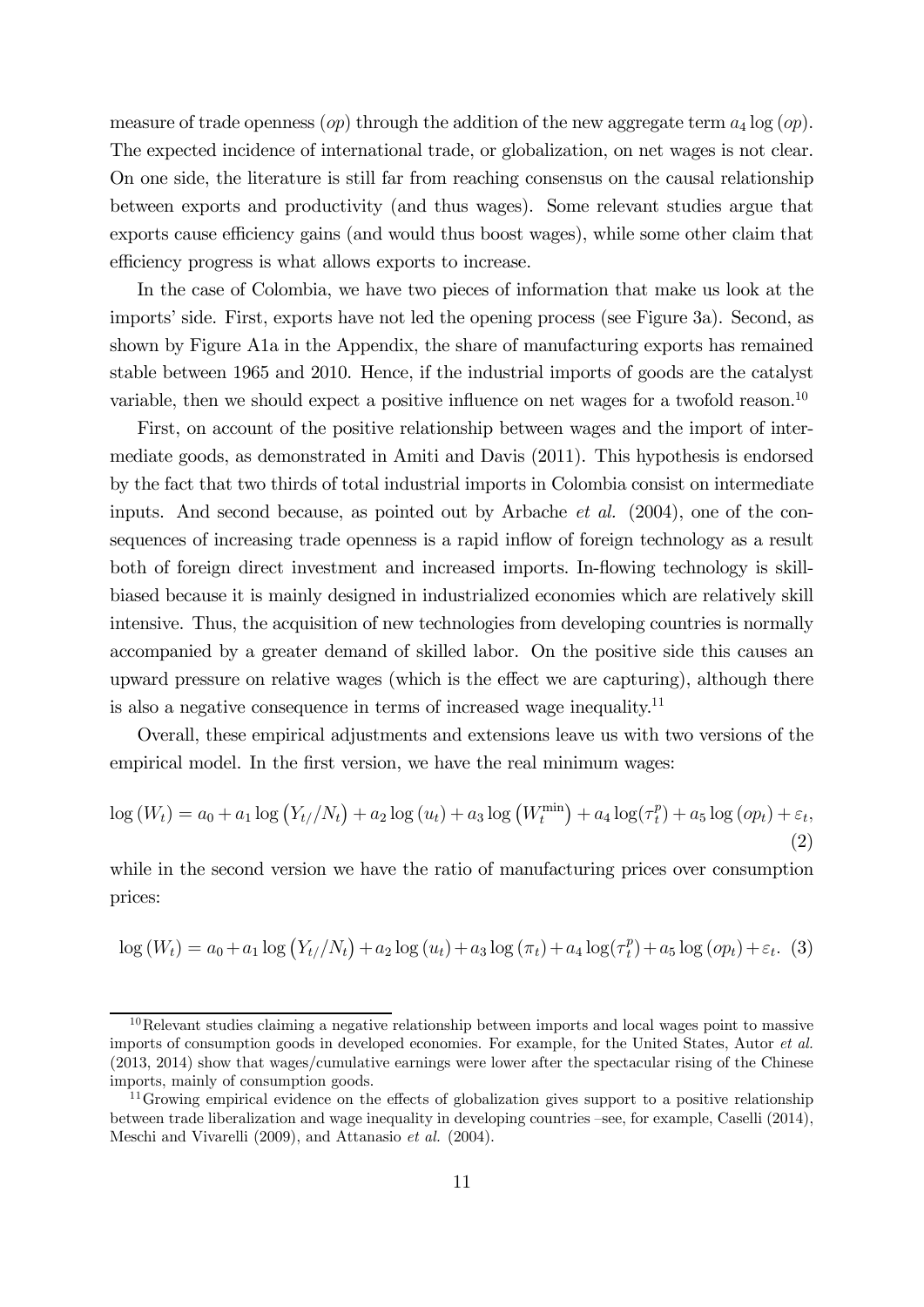To conclude, note that all coefficients will have to be interpreted as delivering elasticities. It is in this context that we treat payroll taxes as the tax wedge between gross and net wages.

### 4 Empirical issues

### 4.1 Data

We use a panel database with a cross-section dimension of  $N = 19$  sectors and a time dimension of  $T = 34$  years covering the period 1976-2009.<sup>12</sup> Table 1 presents the variables and the corresponding sources.

Net average real wages per worker are obtained from the Annual Manufacturing Survey (Encuesta Anual Manufacturera, EAM), which is produced by the National Administrative Department of Statistics (Departamento Administrativo Nacional de Estadística, DANE). It is calculated as the real wage bill before taxes in sector  $i$  over paid employment in that sector. Labor productivity is computed as the real value added in sector  $i$  over total employment in that sector, where total employment includes paid and unpaid workers. It is also obtained from the EAM. As explained above, trade openness is computed as exports plus imports in sector  $i$  over output in that sector. It is also obtained from the EAM. Note that these are the three variables for which detailed homogeneous time series information across sectors exists.

As stated, informal employment in Colombia is massive. This goes together with very limited statistics covering labor issues in non-urban areas. Consequently, the unemployment rate series available for the whole sample period is based on urban unemployment. Although it does not exactly fit the industrial sector, this is the only one we can use.

Data on nominal minimum wages is collected from public information/legislation published annually. Similarly, the statutory payroll tax rates (including health, pension, professional hazards, and parafiscal contributions) are computed from information supplied by LEGIS in its official annual reports. Note, therefore, that we use statutory rates instead of any sort of effective tax rate. In this way, we avoid dealing with econometric problems related to the use of effective tax rates, namely the simultaneity in the determination of wages and payroll tax rates, and spurious variability in payroll tax rates. In turn, the number of national strikes is obtained from the national trade union institution (Escuela Sindical Nacional, ENS). Note, however, that this variable is only available from 1992 onwards and can only be used for the second part of the sample.

 $12$ The detailed list of sectors is provided in Table A1, in the Appendix.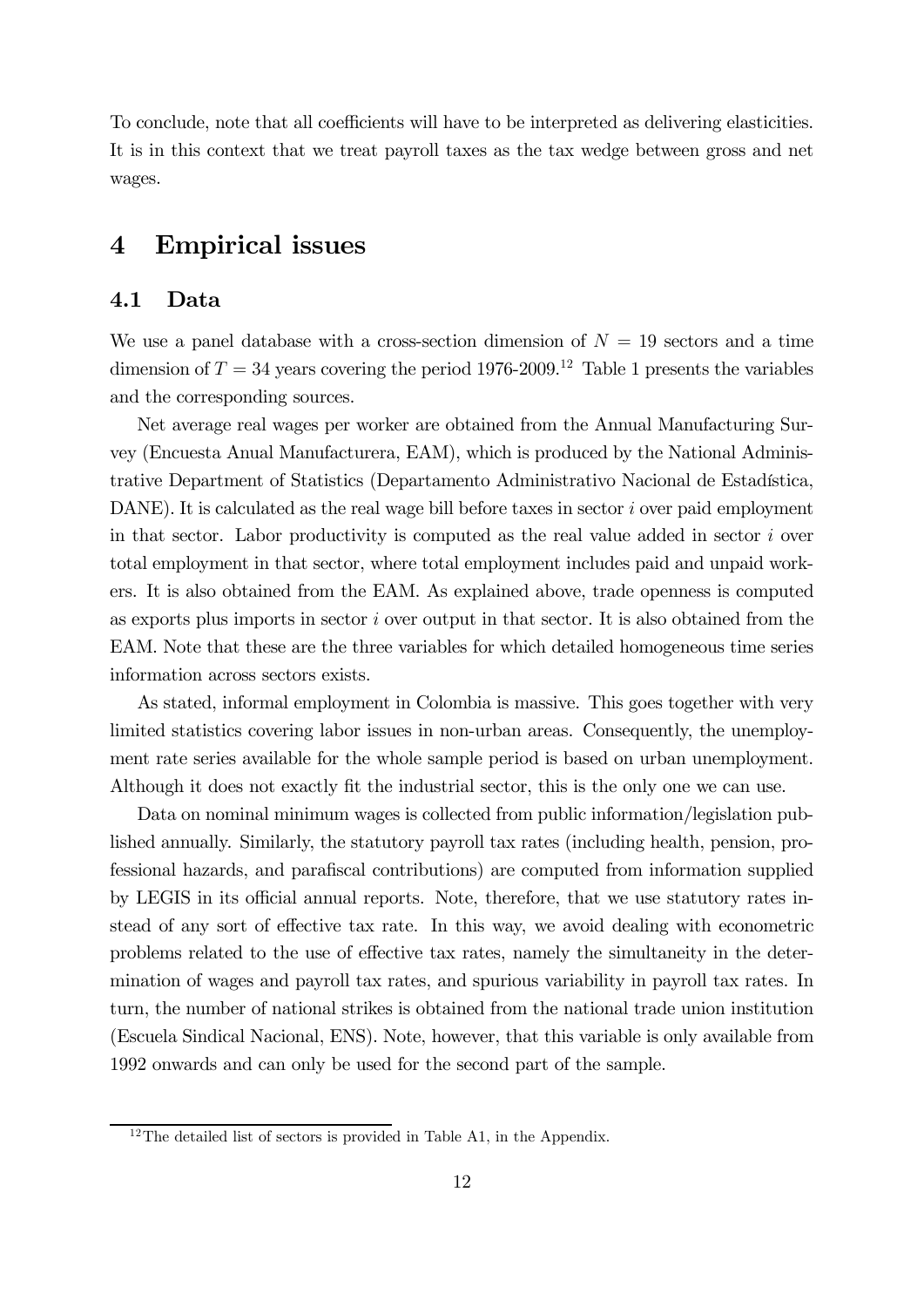Manufacturing prices and the CPI index are also taken from the DANE. These two indices are used to compute the ratio of relative prices.

| Variables               |                                                                               | Sources           |                               | Other variables and subindices |
|-------------------------|-------------------------------------------------------------------------------|-------------------|-------------------------------|--------------------------------|
| $W_{it}$                | Net real wage                                                                 | (1)               | $d^{92}$                      | Dummy: value 1 1992 onwards    |
| $Y_{it}$                | Real GDP                                                                      | (1)               | $d^{8083}$                    | Dummy: value 1 in 1980-1983    |
| $N_{it}$                | Total employment                                                              | (1)               | $d^{9700}$                    | Dummy: value 1 in 1997-2000    |
| $\frac{Y_{it}}{N_{it}}$ | labor productivity                                                            | (1)               | $d^{0809}$                    | Dummy: value 1 in 2008-2009    |
| $op_{it}$               | $\left[ \frac{(exports+imports)_{it}}{output_{it}} \right]$<br>Trade openness | (1)               | $\dot{i}$                     | $= 1, , 19$ sectors            |
| $u_t$                   | Urban unemployment                                                            | (2)               | $t_{\scriptscriptstyle\perp}$ | $= 1, , 34$ years              |
| $W_t^{\min}$            | Real minimum wage                                                             | (3)               |                               |                                |
| $\tau_t^p$              | Statutory payroll tax rates                                                   | (4)               |                               |                                |
| $p_t^m$                 | Manufacturing prices                                                          | (2)               |                               |                                |
| $p_t^c$                 | CPI deflator                                                                  | (2)               |                               |                                |
| $\pi_t$                 | $\frac{P^m}{P^c}$<br>Relative prices                                          | $\left( 2\right)$ |                               |                                |

Table 1. Definitions of variables.

Notes: All nominal variables are deflated by the manufacturing price index (base: June 1999).

(1) EAM; (2) DANE; (3) Legislation published annually; (4) LEGIS.

We include a set of time dummies to control for macroeconomic shocks that may affect all sectors. In this way,  $d^{92}$  help us to capture potential structural breaks in the wage elasticities arising from the institutional and trade reform process;  $d^{8083}$  accounts for the impact of the international debt crisis experienced by Latin America in the early eighties;  $d^{9700}$  and  $d^{0809}$  checks whether the international financial crisis at the end of the nineties and the Great Recession did also affect wages in Colombia.

All nominal variables are deflated with the manufacturing price index.

#### 4.2 Stylized facts

Table 2 provides descriptive information on some crucial macroeconomic variables of interest. Subscript  $i$  denotes information corresponding to the average of the 19 sectors in which the Colombian industry is disaggregated. Detailed industry information is not available for the real minimum wage, manufacturing prices, the CPI index, and the payroll tax rate. All data is supplied for the two relevant periods of analysis —the slow transition between import substitution and trade liberalization in 1976-1991; and the institutional and trade reforms years of 1992-2009.

Since the mid-seventies until 2009, real economic growth of the Colombian manufacturing sectors was around 4.2% on average, with no significant differences between periods.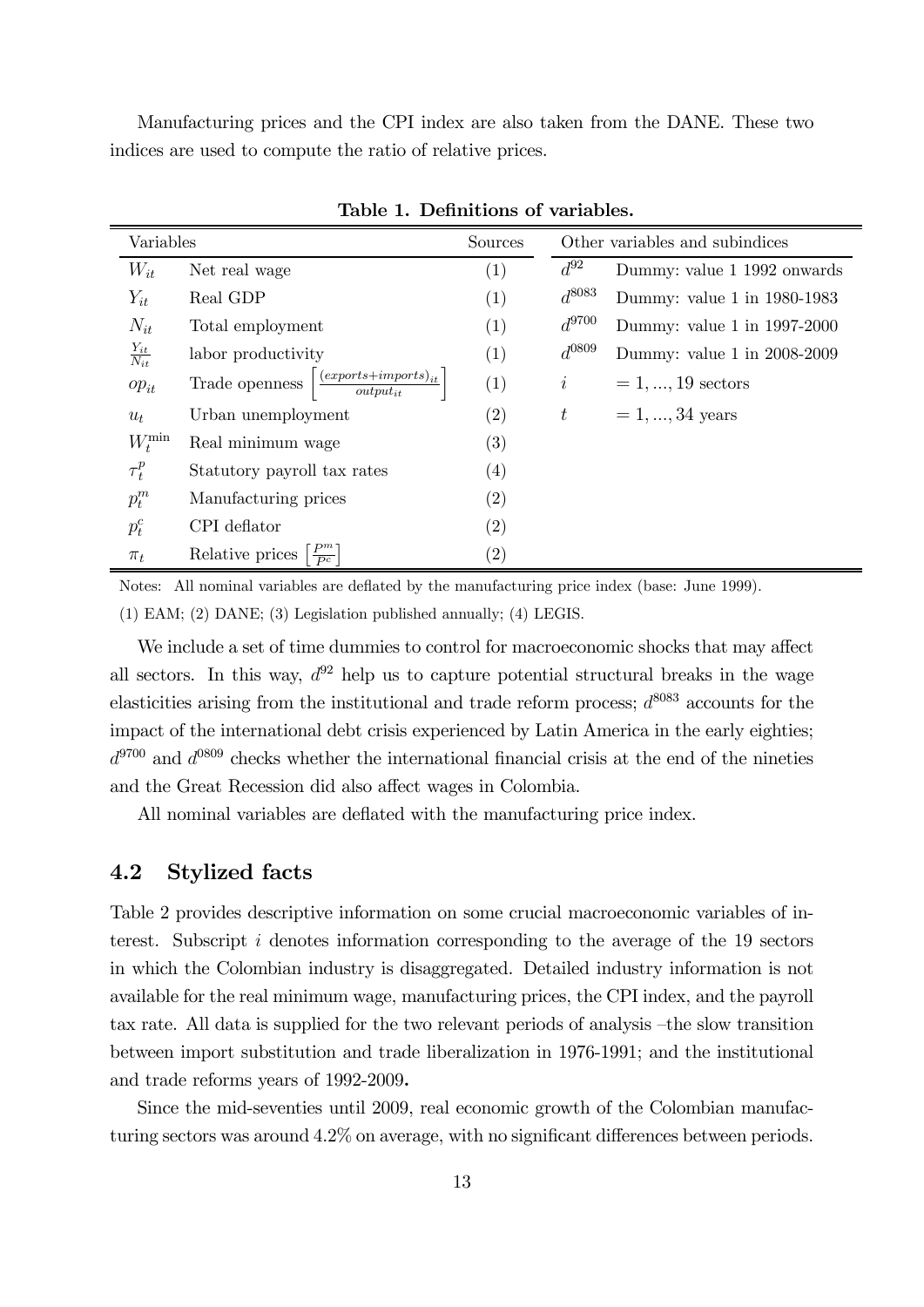In spite of these positive growth rates throughout, the industrial standstill in the seventies and the debt crisis in the eighties resulted in low employment growth rates  $(0.3\%$  on average in 1976-1991) and, thus, in high labor productivity growth rates (3.8% on average). In contrast, gross wages (i.e., the addition of net wages and statutory payroll taxes) grew at 2.1%, thus prompting an annual fall in the unit labor costs of 1.7% on average. Note also, that net real wages (payroll taxes excluded) and real minimum wages grew in line (at around 1.9%) reflecting highly tied adjustments to the cost of living. These years were also characterized by high inflation rates, amounting to 22.5% if measured by the CPI, and 21.5% by manufacturing prices. As a consequence, the price wedge went down by 1 percentage point annually, on average.

|           | $\gamma_{Y_{it}}$    | $\gamma_{N_{it}}$ | $\gamma_{Y_{it}/N_{it}}$ | $\gamma_{W_{it}}$ | $\tau_t^p$ | $\gamma_{[W_{it}(1+\tau^p_t)]}$         |
|-----------|----------------------|-------------------|--------------------------|-------------------|------------|-----------------------------------------|
| 1976-1991 | 4.16                 | 0.31              | 3.85                     | 1.94              | 16.1       | 2.13                                    |
| 1992-2009 | 4.30                 | $-0.30$           | 4.60                     | 3.85              | 28.9       | 4.50                                    |
| 1976-2009 | 4.23                 | 0.70              | 3.53                     | 2.99              | 23.1       | 3.42                                    |
|           |                      |                   |                          |                   |            |                                         |
|           | $\gamma_{W_t^{min}}$ | $\gamma_{p_t^m}$  | $\gamma_{p_t^c}$         | $\gamma_{\pi_t}$  | $op_{it}$  | $W_{it}(1+\tau_t^p)$<br>$Y_{it}/N_{it}$ |
| 1976-1991 | 1.86                 | 21.5              | 22.5                     | $-0.97$           | 48.4       | $-1.72$                                 |
| 1992-2009 | 3.59                 | 9.0               | 11.2                     | $-2.23$           | 96.8       | $-0.10$                                 |
| 1976-2009 | 2.80                 | 14.9              | 16.5                     | $-1.64$           | 74.0       | $-0.11$                                 |

Table 2. Macro developments in the Colombian manufacturing industry.

Notes:  $\gamma$  denotes the growth rate corresponding to the annual average of the sectorial growth rates. All variables are expressed in percent.

The nineties were years of labor reform and trade liberalization processes, but also of deindustrialization and growing expansion of the services sector. They were followed, though, by the recovery of the manufacturing sector in 2000-2009 driven by a rising capital accumulation (boosted both by domestic and foreign direct investment)<sup>13</sup> and the substitution of domestic by imported raw materials. Altogether, these developments caused employment to fall (by 0.30% annually, on average) and resulted in the acceleration of the growth rate of labor productivity  $(4.6\%)$ , which was 0.8 percentage points larger than in 1974-1991. In turn, gross real wages grew in line with productivity (4.5% on average), thus denying further progress in real unit labor costs. Beyond productivity gains, it should be noted that upward pressures on gross real wages arose from increases in payroll taxes paid by firms, and from the acceleration in the increase of the price wedge,

<sup>&</sup>lt;sup>13</sup>In the seventies and eighties, FDI represented 0.3% of the GDP on average, while between 1997 and 2007 it represented 3.8%. Source: DANE.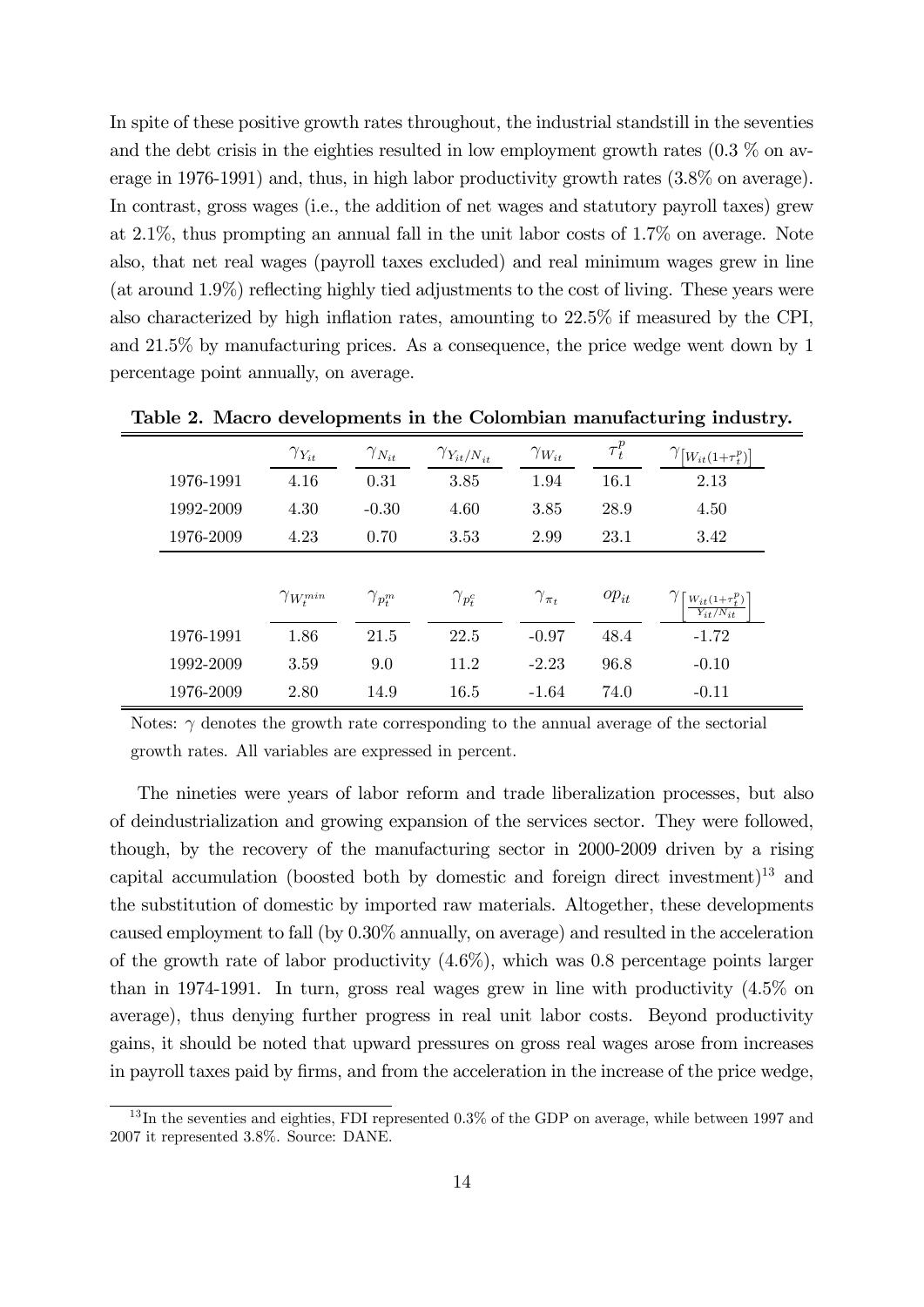reflecting the speedier deceleration of inflation in manufacturing prices than in the cost of living.

These contrasted periods, both in terms of economic developments and policy agenda (as discussed in Section 2), lead us to the estimation of equations (2) and (3) taking into account potential changes in the elasticities brought by the new institutional framework. As we explain next, this estimation is conducted by considering several types of dummies and interactions among selected explanatory variables.

### 4.3 Econometric methodology

Empirical equations (2) and (3) are extended in two directions. First, due to the relevance of adjustment costs in wage setting, we consider the addition of the first lag of the explanatory variable. This enables us to perform a dynamic analysis and to compute shortand long-run effects of each explanatory variable on net real wage. Second, as we work with a two-dimensional panel data, we add fixed effects in order to control for unobserved heterogeneity among sectors.

Given the dynamic nature of the extended models, equations (2) and (3) will be estimated as partial adjustment models taking the following general form:

$$
\ln(W_{it}) = \alpha_i + \gamma \ln W_{it-1} + \beta \ln X_{it} + u_{it}, \qquad u_{it} \sim iid\left(0, \sigma_i^2\right) \tag{4}
$$

where the subscripts i and t are sector and time indices, respectively;  $\alpha_i$  is a sectorial cross-section intercept;  $W_{i,t-1}$  is the lagged dependent variable with  $\gamma$  as inertial (or persistence) coefficient; X is a vector of explanatory and control variables with  $\beta$  as the set of estimated parameters capturing their influence on the dependent variable  $W_{it}$ ; and  $u_{it}$  is the error term.

#### 4.3.1 Unit root tests

As we deal with a dynamic panel, we must ensure that a long-run equilibrium relationship exists among the variables considered. This implies testing that all variables are stationary  $I(0)$  which, by definition, yields a long-run cointegrating vector.

In order to check the order of integration of the variables, we perform a set of stationary and panel unit root tests depending on the type of variables to be dealt with. In particular, we use the Kwiatkowski, Phillips, Schmidt and Shin (1992) stationary-test —KPSS henceforth— for the variables that are common across sectors. For the variables that are sector-specific, we use the test proposed by Maddala and Wu (1999) —MW—,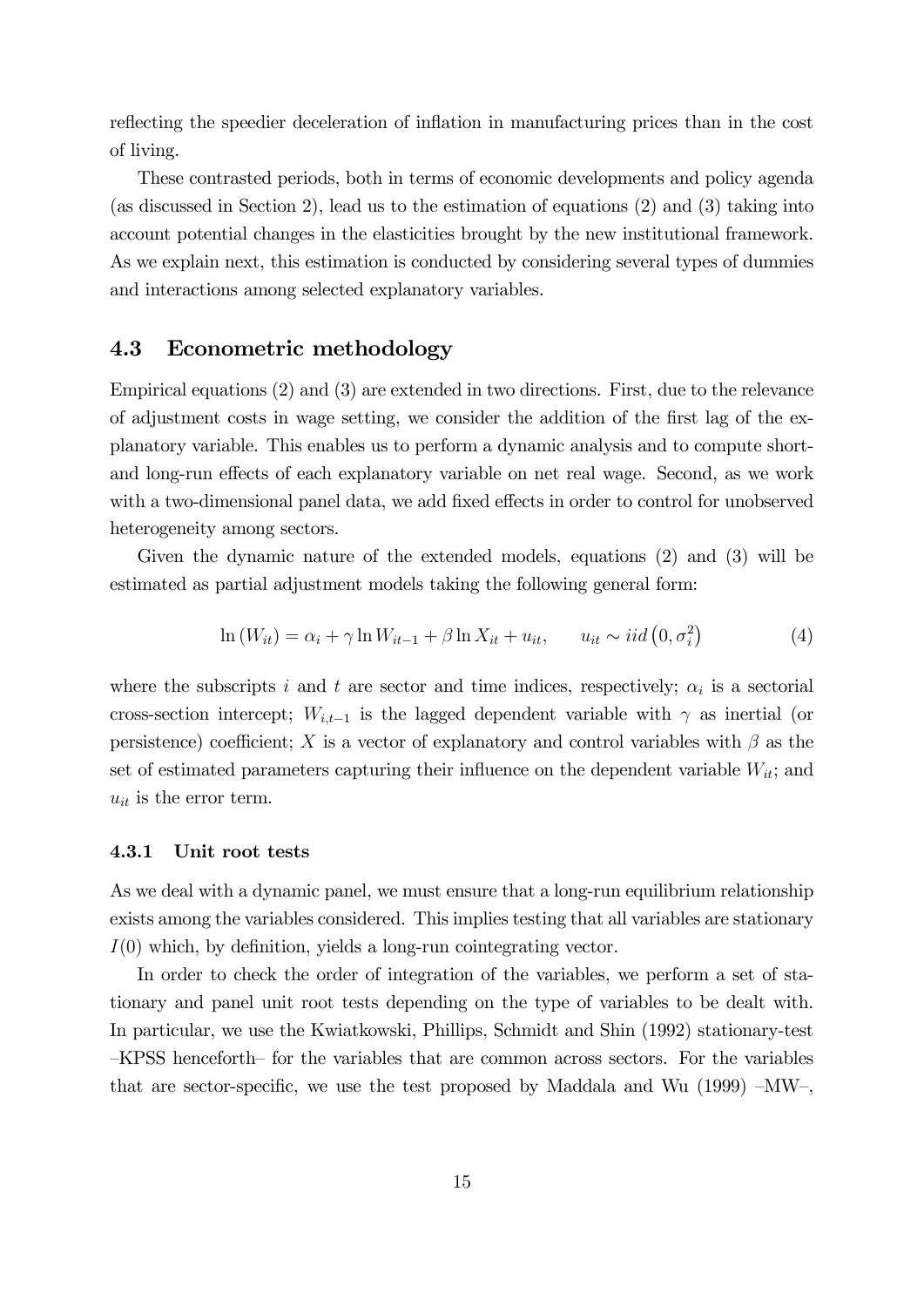which is a panel unit root test based on Fisher's  $(1932)$  results.<sup>14</sup> The MW test assumes, under the null hypothesis, that all series are non-stationary, against the alternative that at least one series in the panel is stationary. We use the KPSS test because it allows direct testing of the null hypothesis of stationarity.

| Different variables across sectors            |                   |                          |                  |                                         | Common variables across sectors |                 |                 |                 |  |  |
|-----------------------------------------------|-------------------|--------------------------|------------------|-----------------------------------------|---------------------------------|-----------------|-----------------|-----------------|--|--|
|                                               |                   | $W_{it}$ $Y_{it}/N_{it}$ | $op_{it}$        |                                         | $W^{min}_*$                     | $\pi_{t}$       |                 | $u_t$           |  |  |
| Null hypothesis: individual unit root process |                   |                          |                  | Null hypothesis: variable is stationary |                                 |                 |                 |                 |  |  |
| МW                                            | 134.43<br>[0.000] | 111.74<br>[0.000]        | 50.55<br>[0.084] | <b>KPSS</b>                             | 0.08<br>[0.146]                 | 0.08<br>[0.146] | 0.09<br>[0.146] | 0.07<br>[0.146] |  |  |
| Result                                        | I(0)              | I(0)                     | I(0)             | Result                                  | I(0)                            | I(0)            | I(0)            | I(0)            |  |  |

Table 3. Unit Root Tests, 1974-2009.

Notes: All variables are expressed in logs; MW and KPSS tests computed using intercept and trend; for the MW test, p-values in brackets; for the KPSS test, 5% critical values in brackets.

On the other hand, we conduct the MW test because, in general, panel-based unit root tests have higher power than unit root tests when applied to individual time series. Moreover, this test has two attractive characteristics. First, it does not restrict the autoregressive parameter to be homogeneous across sectors under the alternative of stationarity. Second, the choice of the lag length and the inclusion of a time trend in individual ADF test regressions can be determined separately for each sector.

As noted in the last row of Table 3, the overall conclusion drawn from these tests is that all variables are stationary  $I(0)$ . Hence, we can proceed with stationary panel data estimation techniques.

#### 4.3.2 Estimation method

Given the panel structure of our database, models (2) and (3) are estimated by applying Ordinary Least Square (OLS) and Fixed Effects (FE). In doing so, we need to take care of potential endogeneity problems caused by the introduction of lagged dependent variables in the set of regressors; by the well-known simultaneity between net real wages, labor productivity, and unemployment; and by the potential correlation between relative prices and the error term, on account of the simultaneity of wage and price setting.

Regarding the first potential problem, it is well known that OLS estimates gives rise to a "dynamic panel bias" (Nickell, 1981) causing the persistence coefficient to be overestimated. The reason is that the estimated coefficient on lagged wages will be inflated by attributing some predictive power to it that actually belongs to the sector's fixed effect.

 $14$ Using Monte Carlo simulations, Maddala and Wu (1999) conclude that the Fisher test is a better test than the Levin and Lin (1993) and the Im, Pesaran and Shin (2003) tests. They also highlight that the Fisher test is simple and straightforward to use.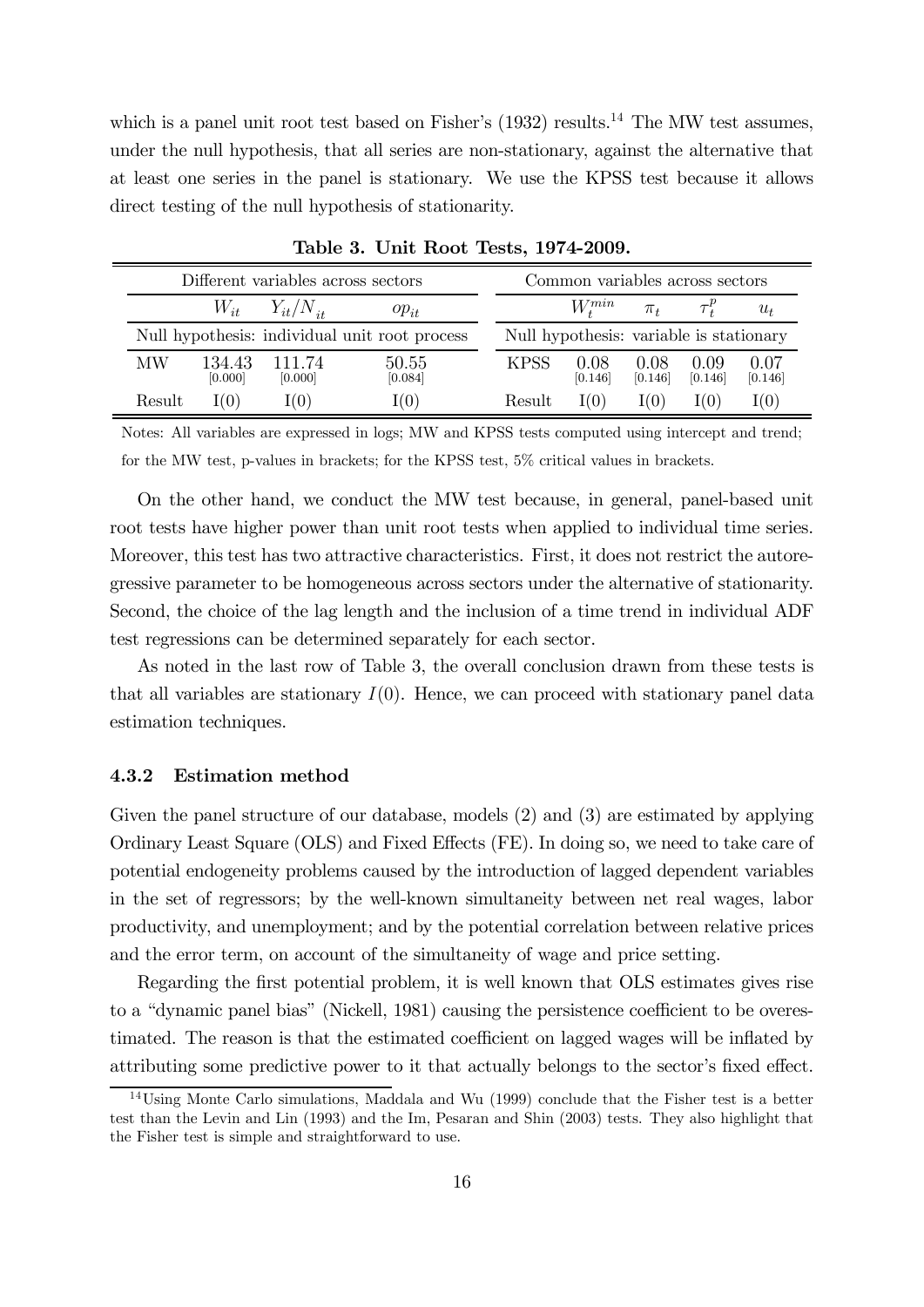A potential response would then be to apply the within-groups (or fixed effects) estimator, but this does not fully offset the dynamic panel bias. This was explained by Nickell (1981), who pointed out, also, that when T is large and N is small  $(T > N)$ , this bias is likely to be insignificant. In contrast, Judson and Owen (1999) found that even with a time dimension as large as 30, this estimator would be downward biased and inconsistent even in the absence of serial correlation in the error term.

Although this may not be a critical problem in our analysis (we have  $T = 34$  and  $N = 19$ , we can not fully exclude the existence of a dynamic panel bias. We have thus estimated different versions of the Least Squares Dummy Variables Corrected (LSDVC) using Bruno's (2005) approximation to correct for the finite-sample bias. The corresponding results, presented in the Appendix (Table A2), show that these sets of estimates do not differ and allow us to conclude that the FE estimator is potent in our case.

We have not compute the System GMM estimator (Blundell and Bond, 1998), which is a common option to deal with dynamic panel biases. The reason is that the consistency of this estimator depends on the fact that  $N \to \infty$  grows sufficiently fast relative to T. Since this is not the case here, the estimation by System GMM would not yield dramatic consistency gains over the FE estimator; not to mention the instrument proliferation problem, which emerges even we limit and collapse the massive amount of instruments due to the number of potentially endogenous regressors in our empirical models.

Thus, to deal with the potential endogeneity of labor productivity, the price wedge and unemployment, we estimate FE by Two Stage Least Squares (FE-2SLS), where the instruments are lags and differences of the explanatory variables. To select the most appropriate set of instruments we rely on the performance of the following sets of tests. First, an LM test checking for underidentification (i.e., that the excluded instruments are not relevant, meaning non correlated with the endogenous regressors). This is denoted as  $U$  in Tables 5 and A3, and the null hypothesis is that the equation is underidentified (against the alternative that the model is identified). Second, the Hansen test of overidentifying restrictions (denoted as  $H$ ), in which the joint null hypothesis is, on one side, that the considered instruments are valid (i.e., uncorrelated with the error term) and, on the other side, that the excluded instruments are correctly dropped from the estimated equation. Third, an  $F$  test checking for weak identification (denoted as  $W$ ), where the null hypothesis is that the instruments are correlated with the endogenous regressors, but only weakly.15

<sup>&</sup>lt;sup>15</sup>Note that for this test we do not show the critical values (since the standard ones of Stock and Yogo, 2005, are not available), and we follow "the rule of thumb" of suggested by Staiger and Stock (1997) in such cases: an  $F$ -statistic near or above 10.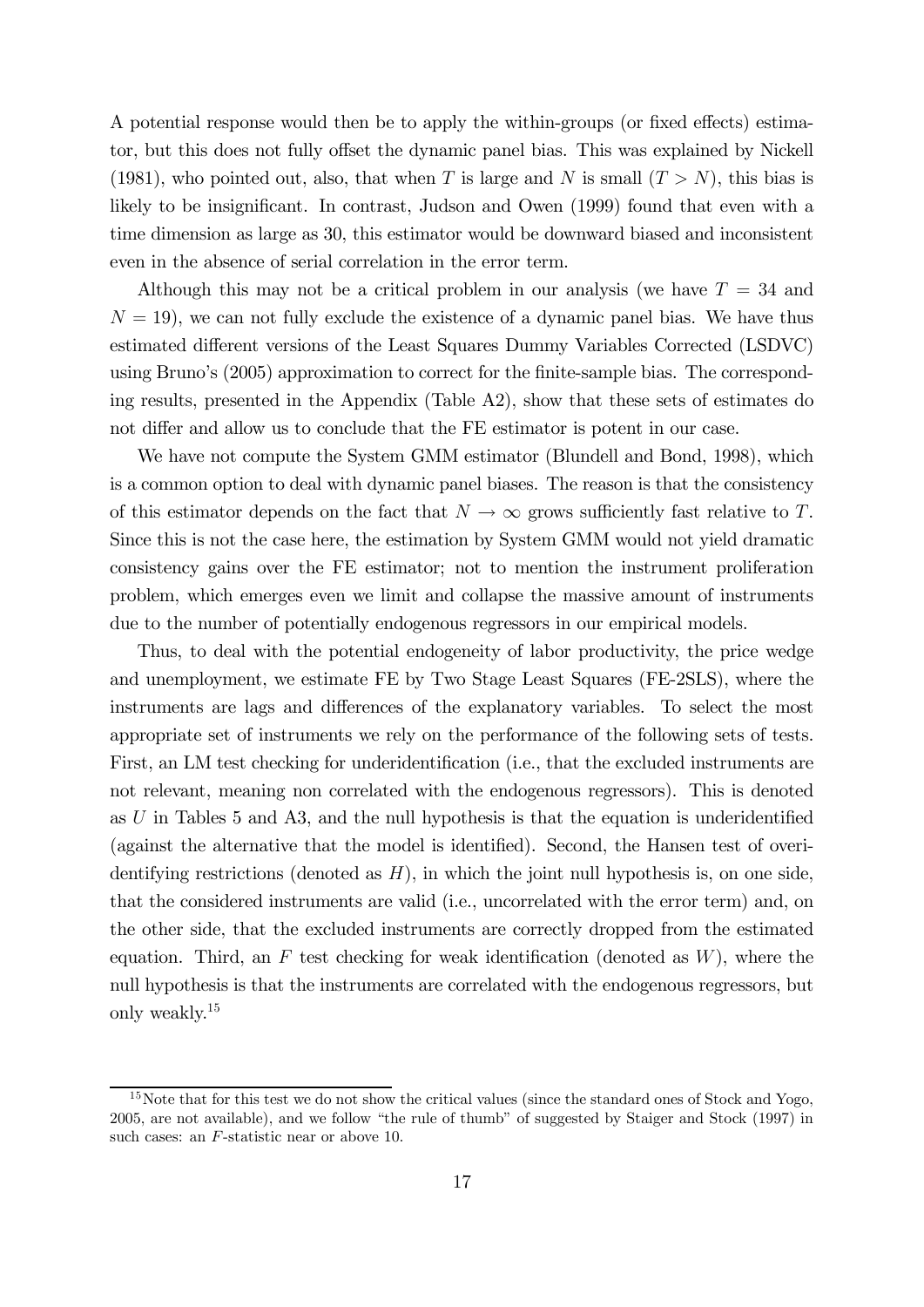### 5 Results

Tables 4 and 5 present, respectively, the estimated short- and long-run elasticities obtained through the various estimation methods just discussed: OLS (in columns 1 and 5) displayed as a reference to check whether the persistence coefficients obtained by the other methods are lower, as expected; FE (in columns 2 and 6); and FE-2SLS (in columns 3, 4, 7 and 8).

In the specification presented in column 3, we consider labor productivity and the respective interaction as weakly exogenous. By so doing, we use as instruments lags and differences (the first lag and the difference of the third lag for labor productivity, and just the first lag for the interaction term). In the specification of column 4, we also consider unemployment and their interaction with the dummy variable as weakly exogenous, and use the first lag in both cases. Regarding the specifications presented in columns 7 and 8, we keep these assumptions and further consider the price wedge and its interaction as endogenous, having their second lag as instrument.<sup>16</sup>

All this information is classified in two blocks, the one on the left-hand-side corresponding to the estimation of equation (2) and the one on the right-hand-side to equation (3).

To these benchmark empirical models we add interactions between dummy and explanatory variables so as to capture potential structural changes related to the Colombian institutional reform process. Accordingly, we next overview the results, and place some attention on the stability, or not, of the estimated elasticities between 1976-1991 and 1992-2009.

### 5.1 Wage setting before the reform process (1976-1991)

When examining the econometric analysis, if we have to favor some particular specification, we would choose the results in columns 4 and 8 for a three-fold reason: (i) instrumental variables are used to deal with potential endogeneity problems; (ii) the performance of the instrumental variable tests confirm the appropriateness of the instruments in most cases (since they are simultaneously exogenous and highly correlated with the endogenous regressors); and (iii) all variables have the expected sign according to the underlying theoretical relationships.

In any case, the four sets of estimates (i.e., those presented in columns 3 and 4 in the left block, and those in columns 7 and 8 in the right block) provide a similar picture

 $16$ It is worth noting that we have estimated a wide set of specifications using different combinations of instruments depending on whether we consider labor productivity, unemployment and the price wedge either as weakly exogenous variables or endogenous. However, we only present those specifications with the best performance in the instrumental tests.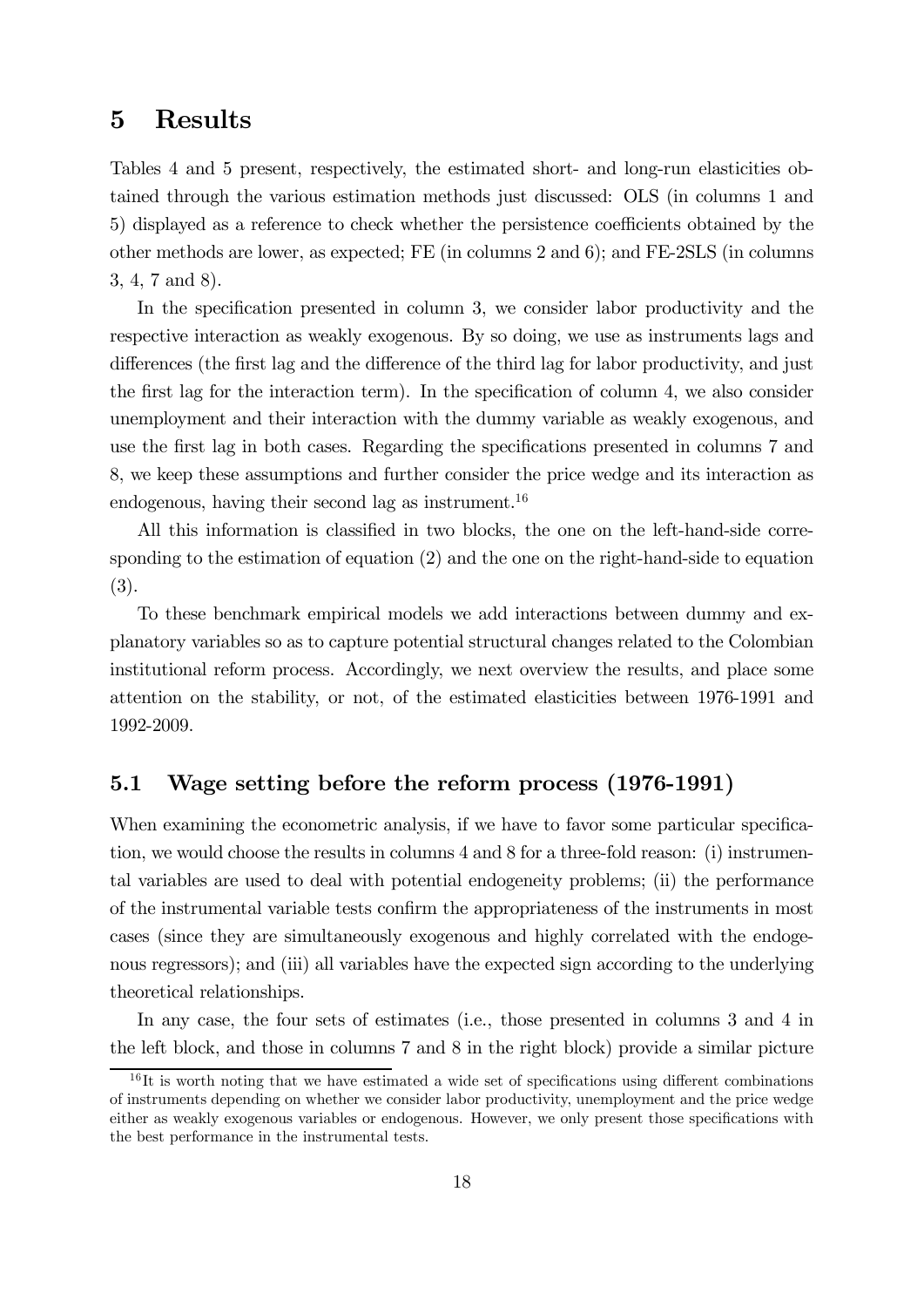with significant effects on net wages of labor productivity, the real minimum wage, the price wedge and payroll taxes, all displaying the expected sign. In contrast, the role of trade openness is found mildly significant and not very strong, while the evidence on the unemployment rate is mixed.

Regarding the first model, results in column 4 display a short-run elasticity of wages with respect to labor productivity of 0.32 (Table 5) increasing to  $44\%$  in the long-run (Table 6) but still far away from unity, which is the theoretical benchmark value. Since only 44% of productivity gains are translated into a higher net compensation of workers (32% initially), wage setting in the Colombian manufactory industry is not fundamentally driven by labor productivity. This leaves space for other potentially more relevant determinants related to institutional arrangements (such as payroll taxation and minimum wages) and other determinants related to the indexation of wages with respect to prices (again the minimum wage or, alternatively, the price wedge), which will turn out to be crucial wage setting drivers.

The short-run elasticity of wages with respect to the real minimum wage is estimated at 0.95, increasing to 1.30 in the long-run. This captures the upward pressure that minimum wages exert on wages and implies that a 1% increase in the real minimum wage causes net real wages to grow by 1.30% (0.95% initially). The counterpart of this result is provided in column 8, in which the real minimum wage is replaced by the price wedge. We find that the short-run elasticity of wages with respect to relative prices is -3.12, increasing to  $-5.80$  in the long-run. This implies that a  $1\%$  increase in the ratio of manufacturing prices over consumption prices cause wages to decrease by 5.80% overall (3.12% initially). In other words, from this alternative specification, we are able to gauge to what extent manufacturing firms are forced to reduce wages to regain competitiveness when prices of manufacture goods become relatively more expensive (and vice-versa).

Regarding payroll taxation, the short-run coefficient of -0.94 increases to -1.30 in the long-run. This implies that 94% percentage of the tax burden is immediately shifted to workers in the form of lower net wages, which further decrease in the long-run. This is the outcome of the direct and indirect effects of payroll taxes on labor market outcomes: they have a negative impact on the labor demand (on account of the extra labor cost they represent for employers), but they also decrease net real wages and generate a compensation effect. Which effect dominates crucially depends on wage persistence. In case of significant wage persistence (and hence a large long-run effect), wage compression may overcome the direct negative effects on employment generated by payroll taxation.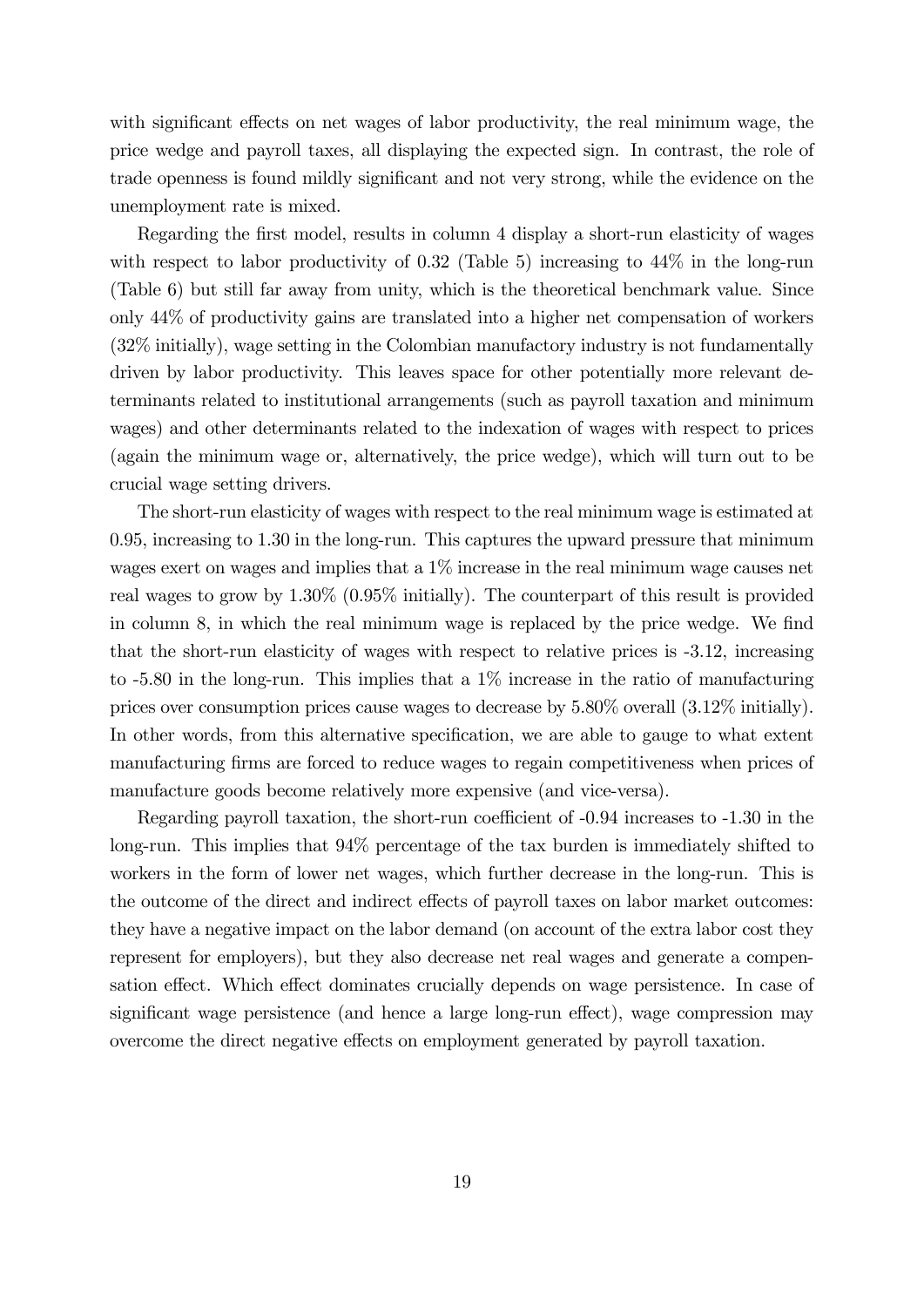| Dependent variable: $W_{it}$ |                    |                    |                    |                    |                    |                    |                    |                    |  |
|------------------------------|--------------------|--------------------|--------------------|--------------------|--------------------|--------------------|--------------------|--------------------|--|
|                              |                    |                    | MODEL I            |                    | MODEL II           |                    |                    |                    |  |
|                              | <b>OLS</b>         | FE                 | FE-2SLS            | FE-2SLS            | <b>OLS</b>         | FE                 | FE-2SLS            | FE-2SLS            |  |
|                              | (1)                | (2)                | (3)                | (4)                | (5)                | (6)                | (7)                | (8)                |  |
| $W_{it-1}$                   | 0.79<br>[0.000]    | 0.42<br>[0.001]    | 0.25<br>[0.094]    | 0.27<br>[0.080]    | 0.82<br>[0.000]    | 0.54<br>[0.000]    | 0.45<br>[0.002]    | 0.46<br>[0.002]    |  |
| $Y_{it}/N_{it}$              | 0.08<br>[0.000]    | 0.03<br>[0.363]    | 0.33<br>[0.020]    | 0.32<br>[0.015]    | 0.07<br>[0.000]    | 0.03<br>[0.382]    | 0.27<br>[0.041]    | 0.23<br>[0.067]    |  |
| $u_t$                        | $-0.12$<br>[0.025] | $-0.15$<br>[0.000] | $-0.05$<br>[0.215] | $-0.15$<br>[0.318] | $-0.01$<br>[0.696] | 0.04<br>[0.257]    | 0.11<br>[0.035]    | 0.18<br>[0.001]    |  |
| $W_t^{min}$                  | 0.38<br>[0.000]    | 0.69<br>[0.000]    | 0.78<br>[0.000]    | 0.95<br>[0.000]    |                    |                    |                    |                    |  |
| $\pi_t$                      |                    |                    |                    |                    | $-1.37$<br>[0.000] | $-1.46$<br>[0.000] | $-2.37$<br>[0.000] | $-3.12$<br>[0.000] |  |
| $\tau^p_t$                   | $-0.40$<br>[0.001] | $-0.24$<br>[0.000] | $-0.90$<br>[0.026] | $-0.94$<br>[0.012] | $-0.40$<br>[0.000] | $-0.13$<br>[0.038] | $-0.74$<br>[0.034] | $-0.82$<br>[0.010] |  |
| $op_{it}$                    | 0.01<br>[0.015]    | 0.00<br>[0.703]    | 0.08<br>[0.112]    | 0.08<br>[0.117]    | 0.01<br>[0.038]    | 0.00<br>[0.598]    | 0.06<br>[0.152]    | 0.05<br>[0.155]    |  |
| $d_{92}$                     | $-0.40$<br>[0.509] | 0.16<br>[0.717]    | 0.41<br>[0.272]    | 1.09<br>[0.332]    | 0.26<br>[0.534]    | 0.61<br>[0.034]    | $-1.54$<br>[0.106] | $-1.61$<br>[0.009] |  |
| $W_{it-1} * d_{92}$          | 0.13<br>[0.005]    | 0.14<br>[0.027]    | 0.48<br>[0.000]    | 0.46<br>[0.000]    | 0.11<br>[0.019]    | 0.10<br>[0.103]    | 0.35<br>[0.002]    | 0.32<br>[0.012]    |  |
| $Y_{it}/N_{it}*d_{92}$       | $-0.05$<br>[0.032] | $-0.04$<br>[0.342] | $-0.25$<br>[0.000] | $-0.24$<br>[0.000] | $-0.04$<br>[0.072] | $-0.02$<br>[0.492] | $-0.20$<br>[0.004] | $-0.17$<br>[0.024] |  |
| $u_t * d_{92}$               | 0.05<br>[0.345]    | 0.12<br>[0.003]    | $-0.01$<br>[0.862] | 0.05<br>[0.769]    | 0.03<br>[0.347]    | 0.03<br>[0.417]    | $-0.11$<br>[0.203] | $-0.17$<br>[0.053] |  |
| $W_t^{min} * d_{92}$         | $-0.05$<br>[0.695] | $-0.13$<br>[0.123] | $-0.46$<br>[0.003] | $-0.59$<br>[0.034] |                    |                    |                    |                    |  |
| $\pi_t * d_{92}$             |                    |                    |                    |                    | 0.11<br>[0.650]    | $-0.01$<br>[0.970] | 1.30<br>[0.002]    | 1.79<br>[0.011]    |  |
| $\tau_t^p * d_{92}$          | 0.08<br>[0.555]    | 0.10<br>[0.223]    | 0.66<br>[0.057]    | 0.72<br>[0.033]    | $-0.29$<br>[0.028] | $-0.41$<br>[0.000] | 0.16<br>[0.627]    | 0.17<br>[0.423]    |  |
| $op_{it}*d_{92}$             | $-0.01$<br>[0.049] | $-0.02$<br>[0.028] | $-0.04$<br>[0.047] | $-0.04$<br>[0.045] | $-0.01$<br>[0.108] | $-0.01$<br>[0.108] | $-0.03$<br>[0.093] | $-0.03$<br>[0.093] |  |
| $d_{8083}$                   | $-0.03$<br>[0.172] | $-0.06$<br>[0.000] | $-0.06$<br>[0.000] | $-0.08$<br>[0.001] | $-0.02$<br>[0.195] | $-0.02$<br>[0.092] | $-0.02$<br>[0.145] | $-0.02$<br>[0.105] |  |
| $d_{9700}$                   | 0.02<br>[0.047]    | 0.01<br>[0.062]    | 0.02<br>[0.051]    | 0.03<br>[0.028]    | $-0.03$<br>[0.000] | $-0.05$<br>[0.000] | $-0.02$<br>[0.363] | $-0.03$<br>[0.068] |  |
| $d_{0809}$                   | $-0.04$<br>[0.029] | $-0.02$<br>[0.259] | $-0.02$<br>[0.177] | $-0.03$<br>[0.076] | $-0.06$<br>[0.000] | $-0.04$<br>[0.103] | $-0.05$<br>[0.047] | $-0.06$<br>[0.074] |  |
| $\boldsymbol{c}$             | $-0.58$<br>[0.195] | $-0.46$<br>[0.341] |                    |                    | 2.49<br>[0.029]    | 4.37<br>[0.259]    |                    |                    |  |
| Obvs.                        | 646                | 646                | 627                | 627                | 646                | 646                | 627                | 627                |  |
| $Adj.R^2$                    | 0.97               | 0.95               | 0.92               | 0.92               | 0.97               | 0.96               | 0.93               | 0.93               |  |
| U                            |                    |                    | 6.23<br>[0.044]    | 6.61<br>[0.037]    |                    |                    | 5.53<br>[0.063]    | 7.75<br>[0.021]    |  |
| H                            |                    |                    | 0.49<br>[0.486]    | 1.11<br>[0.291]    |                    |                    | 0.29<br>[0.588]    | 0.21<br>[0.643]    |  |
| W                            |                    |                    | 28.32              | 14.80              |                    |                    | 15.31              | 7.39               |  |

Table 4. Estimated wage equations.

Notes: All variables are expressed in logs. P-values in brackets. OLS: Ordinary Least Squares.

FE: Fixed Effects. FE-2SLS: Fixed effects using Two Step Least Squares.  $U$ : Under identification test.  $H$ : Hansen test.  $W$ : Weak identification test.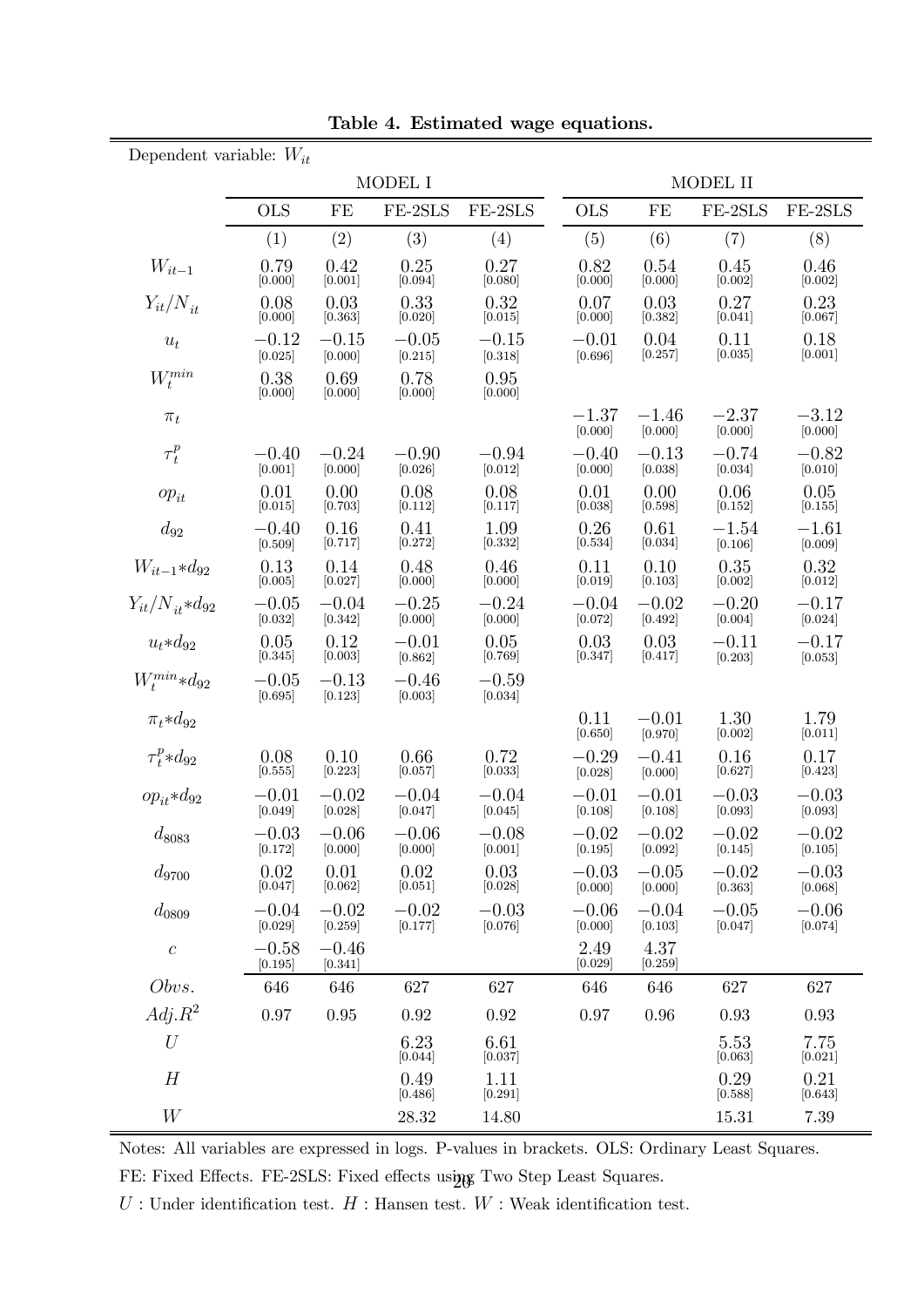In any case, whether the increase in the payroll taxes caused significant job cuts, or not, in Colombia is something we cannot answer properly in this study. It is generally expected that the larger the extent of payroll tax shifting on net wages, the lower the negative consequences on employment. However, there is not yet a consensus in the literature on the fact that cutting payroll taxes increases employment (and vice-versa). Rather, the empirical evidence suggests that payroll taxation might have asymmetric effects on wages and employment. On one side, there are studies suggesting that payroll tax increases have negative effects on net wages and employment —Kugler and Kugler (2009), Beach and Baulfour (1983), and Hamermesh (1979); while, on the other side, there are even more studies showing that payroll tax rate cuts do not generate significant effects on employment, even though they have sizeable positive effects on net real wages —Cruces et al. (2010), Bennmarker et al. (2009), Bauer and Riphahn (2002), and Gruber  $(1997).^{17}$ 

In the case of the unemployment rate, the results differ between models. Estimates for model (2) point to the irrelevance of unemployment on wage determination (see the non-significant coefficients in columns 3 and 4), while the estimates for model (3) suggest a significant and positive influence, at odds the standard theoretical prediction (columns 7 and 8). On this account, we have verified a negative correlation of 0.59 between the unemployment rate and the price wedge, which seems to be affecting the estimated coefficient on unemployment (the one on the price wedge is robust to the absence of unemployment as explanatory variable, but the contrary does not hold). This is the reason why we credit the results from model (2). In this way, the irrelevance of urban unemployment as determinant of net real wages may be a reflection that it is a poor proxy of the dynamics of industrial unemployment or, being a reasonable proxy after all, may be a proof of the findings in Iregui *et al.* (2012), who show that Colombian firms consider some aggregate factors, the unemployment rate among them, as having minor relevance in determining nominal wage increases.

The last result is the scant influence exerted by the degree of international trade openness on wage setting. The short-run elasticity, which is 0.08 and increases to 0.11 in the long-run, indicates that a 1% increase in the degree of trade openness causes net real wages to grow by 0.11%. This result is not surprising given that in the seventies and eighties Colombia was a closed economy, and the industry was mainly based on manufactures that had a low international exposure. Of course, some branches had already high rates of trade openness (for example, the manufacture of machinery and equipment;

<sup>&</sup>lt;sup>17</sup>There is also an issue related to the consequences of changes in social protection systems (and the corresponding taxation changes) on formal and informal employment. For Colombia this is studied in Camacho et al. (2014), who show that informal employment increased by 4 percentage points as a consequence of the government's expansion of social programs in the early 1990s.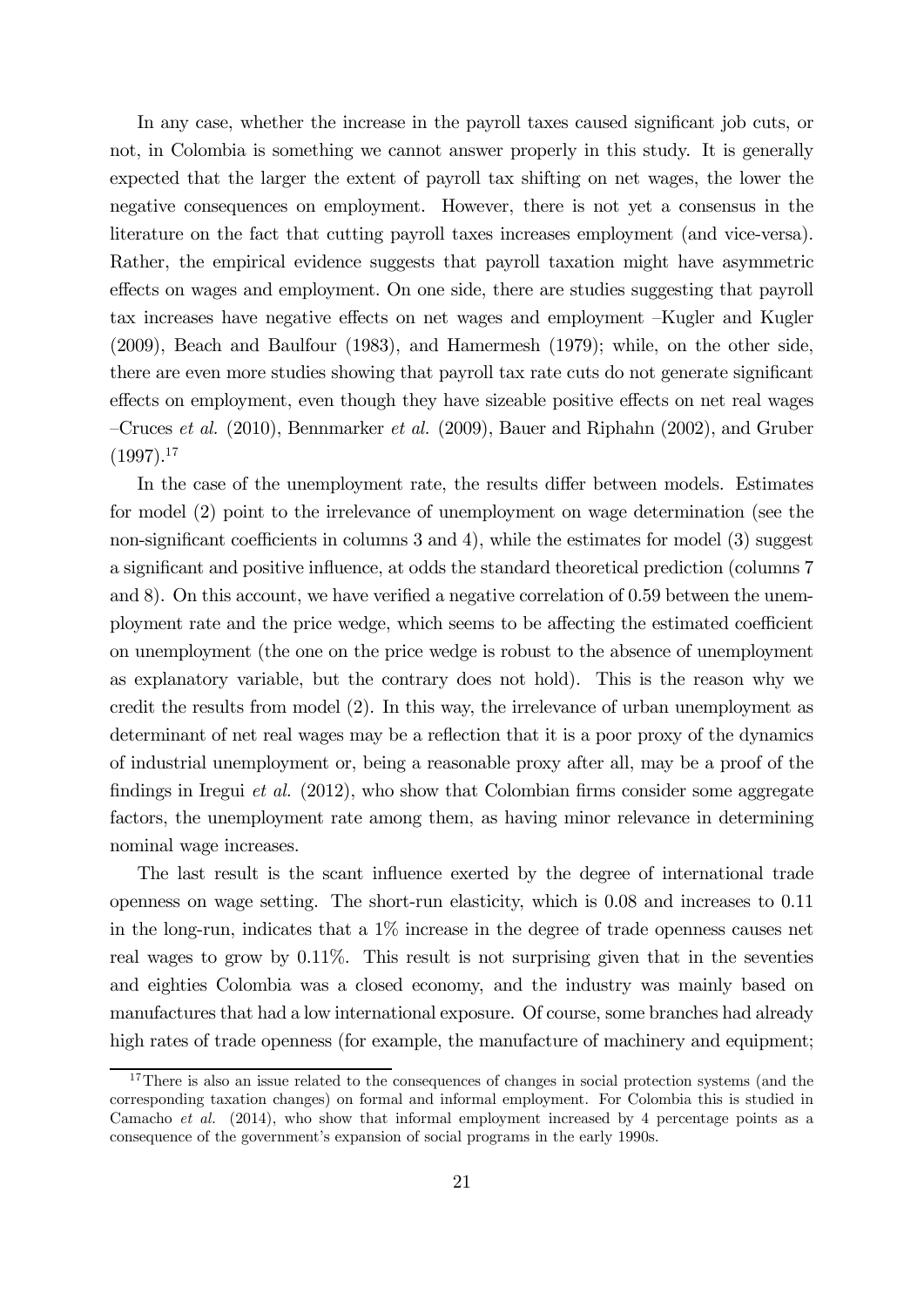and medical instruments), but they represented a minimal share of the industry (2.4%).

| 1976-1991       |            |          |          |          |          |            |         |          |         |  |
|-----------------|------------|----------|----------|----------|----------|------------|---------|----------|---------|--|
|                 |            |          | MODEL I  |          | MODEL II |            |         |          |         |  |
|                 | <b>OLS</b> | FE       | FE-2SLS  | FE-2SLS  |          | <b>OLS</b> | FE      | FE-2SLS  | FE-2SLS |  |
|                 | (1)        | (2)      | (3)      | (4)      |          | (5)        | (6)     | (7)      | (8)     |  |
| $\xi_{(Y/N)}$   | 0.41       | $0.05\,$ | 0.44     | 0.44     |          | 0.40       | 0.07    | $0.50\,$ | 0.43    |  |
| $\xi_u$         | $-0.56$    | $-0.25$  | $-0.07$  | $-0.20$  |          | $-0.07$    | 0.08    | $0.20\,$ | 0.34    |  |
| $\xi_{W^{min}}$ | 1.83       | 1.18     | $1.05\,$ | $1.30\,$ |          |            |         |          |         |  |
| $\xi_{\pi}$     |            |          |          |          |          | $-7.48$    | $-3.19$ | $-4.34$  | $-5.80$ |  |
| $\xi\tau^p$     | $-1.93$    | $-0.41$  | $-1.21$  | $-1.30$  |          | $-2.25$    | $-0.34$ | $-1.35$  | $-1.52$ |  |
| $\xi_{op}$      | 0.07       | $-0.01$  | 0.11     | 0.11     |          | 0.06       | $-0.01$ | 0.11     | 0.10    |  |
|                 | 1992-2009  |          |          |          |          |            |         |          |         |  |
|                 | MODEL I    |          |          |          |          | MODEL II   |         |          |         |  |
|                 | <b>OLS</b> | FE       | FE-2SLS  | FE-2SLS  |          | <b>OLS</b> | FE      | FE-2SLS  | FE-2SLS |  |
|                 | (1)        | (2)      | (3)      | (4)      |          | (5)        | (6)     | (7)      | (8)     |  |
| $\xi_{(Y/N)}$   | 0.40       | $-0.01$  | 0.29     | 0.29     |          | 0.41       | 0.02    | 0.40     | 0.28    |  |
| $\xi_u$         | $-0.89$    | $-0.07$  | $-0.24$  | $-0.35$  |          | 0.80       | 0.04    | $-0.44$  | 0.06    |  |
| $\xi_{W^{min}}$ | 4.54       | 1.25     | 1.20     | 1.33     |          |            |         |          |         |  |
| $\xi_{\pi}$     |            |          |          |          |          | $-17.8$    | $-4.05$ | $-5.53$  | $-6.04$ |  |
| $\xi_{\tau^p}$  | $-4.44$    | $-0.32$  | $-0.90$  | $-0.86$  |          | $-9.84$    | $-1.51$ | $-3.02$  | $-2.95$ |  |
| $\xi_{op}$      | 0.00       | $-0.05$  | 0.15     | 0.15     |          | 0.00       | $-0.05$ | 0.17     | 0.12    |  |

Table 5. Long-run elasticities.

In any case, the positive influence of trade openness on wage setting should be interpreted in connection to the works by Amiti and Davis (2011) and Arbache et al. (2004). That is, our result is on one side connected to the positive relationship between wages and the import of intermediate goods, which was large in the Colombian industry. And, on the other side, to the hypothesis of skill-biased technological change and the subsequent increase in skilled-labor wages, which is likely to apply to those manufacturing sectors more (and growingly) exposed to international trade.

Finally, the macroeconomic shocks controlled by the additive dummies  $(d^{8083}, d^{9700},$ and  $d^{0809}$ ) have had, in general, a significant influence on wages (although there are some exceptions depending on the specification): clearly negative during the debt and Great Recession crises, but not conclusive during the financial bubble and burst of the second half of the nineties.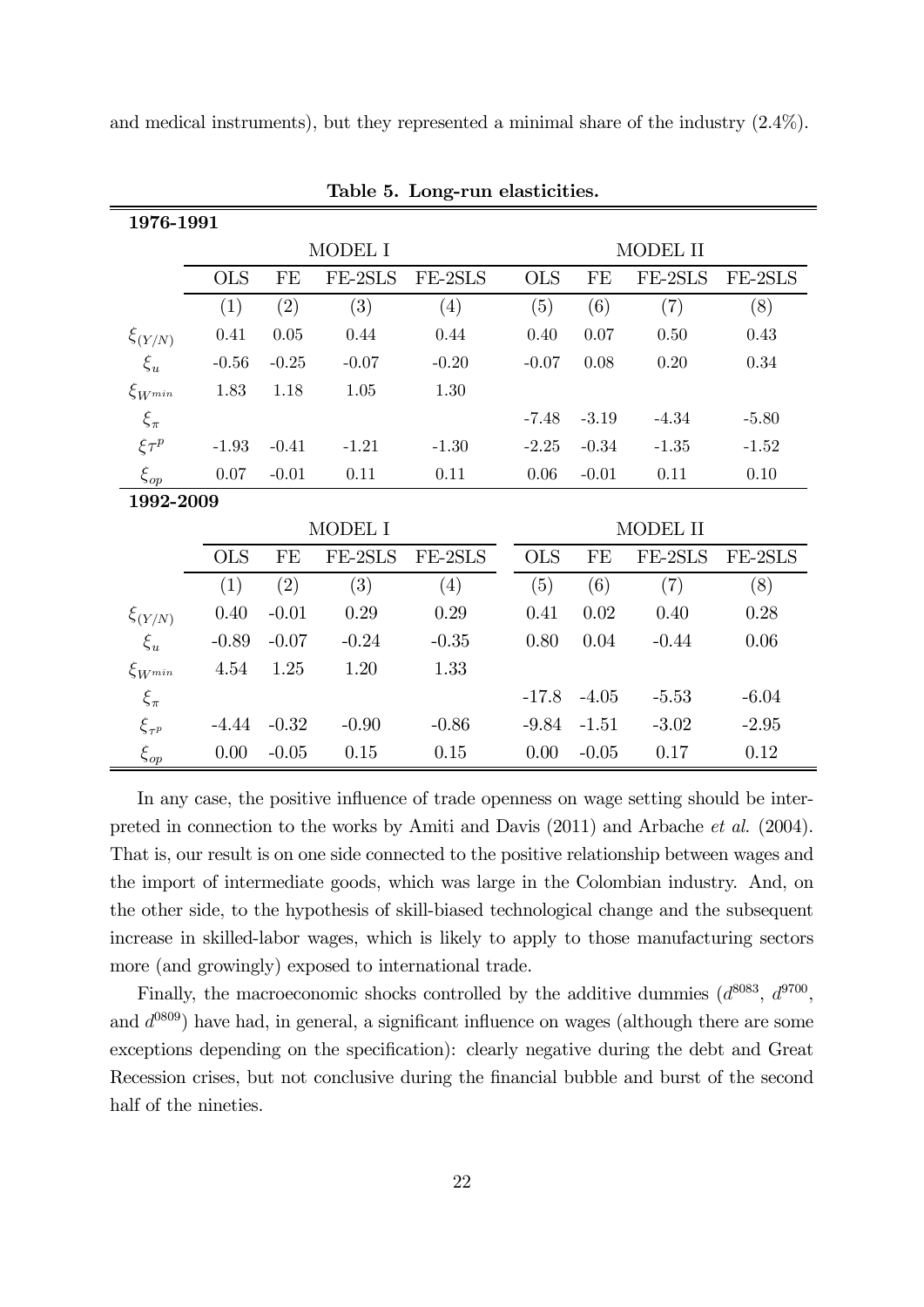# 5.2 Wage setting with enhanced labor flexibility, payroll taxation, and trade exposure (1992-2009)

The analysis of the interactions allows us to check for the existence of structural changes in the wage setting effects of the various determinants.

A first salient result (robust across estimation methodologies and model specification) is an increase in wage persistence ranging from 0.32-0.35 in model (3), to 0.46-0.48 in model (2). This increase runs in parallel to the lower volatility of real net wages in the Colombian industry in 1992-2009 (specifically in 1995-2005), which echoes a much reduced volatility in the rate of inflation. In addition, the larger persistence is accompanied by lower short-run coefficients, so that it is the relative magnitude of these changes what determines the variation in the long-run response of wages to its various determinants.<sup>18</sup>

Regarding the relationship between wages and labor productivity, we find a fall in the long-run elasticity, going from 0.44 to 0.29 in model (2), and from 0.43 to 0.28 in model (3) (see Table 6, columns 4 and 8). This implies that the relationship between these two variables has become weaker. This can be considered one of the collateral pitfalls of the institutional and trade reform process since it is tempting to associate this finding to the increasing current account deficit experienced by Colombia in the last decades. The counterpart is, of course, that wage setting has become more persistent.

In contrast with productivity, the long-run elasticity of wages with respect to minimum wages remained unaltered around 1.3 in 1992-2009. This implies that the institutional and trade reforms have not crucially affected the adjustments of net real wages vis-à-vis the net real minimum wage. This stability is confirmed when looking at the role played by the price wedge in model (3) which remains quite stable (with a slight increase in the long-run elasticity going from -5.80 to -6.04 in 1992-2009. In any case, this mildly larger sensitivity can be associated to the fact that adjustments in nominal wages became more tied to CPI inflation since 1991, and also to the increased exposure to international markets and the resulting dramatic downward pressures on producer and consumer prices. As noted before, the asymmetric price response to these pressures caused a fall in the price wedge. Thus, in the growingly liberalized environment of 1992-2009, this increased sensitivity to the price wedge should come as no surprise.

Together with the result on productivity, another key novelty in this period is that net real wages became less sensitive to changes in payroll taxes with a long-run elasticity falling from  $-1.30$  to  $-0.86$  in model (2). Although, the long-run coefficients of payroll taxes in model (3) increase when interacted with  $d^{92}$ , it is important to note their lack of

<sup>18</sup>Note that, as wage persistence increases, the long-run coefficients have a tendency to become larger. However, this increase might be offset, or even overtaken, by the falls in the short-run wage elasticities.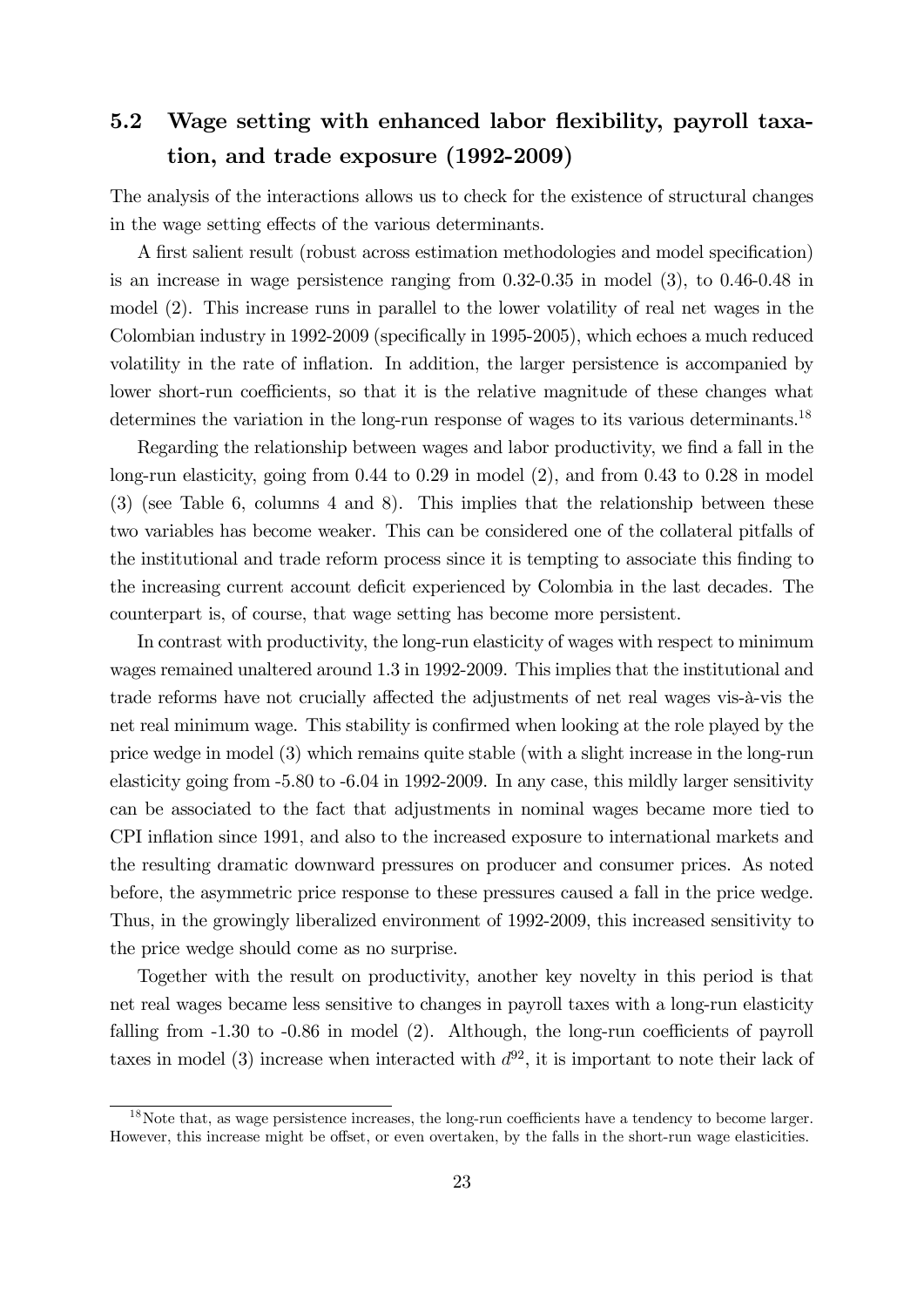significance (column 8 in Table 4). According to this result, and taking into account the weaker instruments of this specification, we credit the findings obtained through model (2).

This lower sensitivity of wages with respect to payroll taxes takes place in the context of their significant rise in the 1990s. This result is consistent with the previous ones along the following lines. Recall that firms can shift the tax burden on workers through lower nominal net wages or higher prices. In a growing liberalized labor market, wage cuts become more feasible than rising prices (in an otherwise growing open environment), hence the preferred use of the first channel. However, the new situation of full indexation of nominal wages to the cost of living in the nineties was effectively introducing wage floors to firms. These wage rigidities, which prevented firms to shift the tax burden to the workers in the form of lower net wages, help to explain why the sensitivity of wages with respect to payroll taxes becomes lower in this period.

The last finding is related to the increase in the long-run elasticity of wages with respect to the degree of trade openness, which rises from 0.11 to 0.15 in model (2), and from 0.10 to 0.12 in model (3). This increase is consistent with the predicted behavior of wages according to the work by Arbache et al. (2004). Following a wide liberalization process, the relative demand for skilled labor in developing countries is expected to rise, thus leading to wage increases in this group of workers.

### 6 Multiplicative interactions and marginal effects

As a complementary exercise, in this Section we present the crucial findings from the estimation of equations (2) and (3) as multiplicative interaction models (see Berry *et al.*, 2012, for details). Although this procedure is not suitable to investigate changes in the form of structural breaks, it gives us further insights on the relationship between wages and their main determinants when they are assumed to be cross-dependant.

In particular, we look at the marginal effects of real minimum wages and the price wedge on net real wages, conditional on the different values taken by payroll taxation and the degree of trade openness in 1976-1991 and 1992-2009. In this way, we check whether the reform process (increases in the exposure to international trade and payroll taxation) have affected the way wages react to these key determinants.

Thus, the new models considered take the following general form:

$$
W_{it} = \alpha_i + \gamma W_{it-1} + \beta_X X_{it} + \beta_{X\tau} (X_{it} * \tau_t^p) + \beta_{op} (X_{it} * op_{it}) + \beta_{rop} (X_{it} * \tau_t^p * op_{it}) + \lambda \mathbf{Z}_{it} + e_{it},
$$
 (5)

where X is a scalar comprising our two variables of interest,  $W_t^{\min}$  and  $\pi_t$ ; and  $\mathbf{Z}_{it}$  is a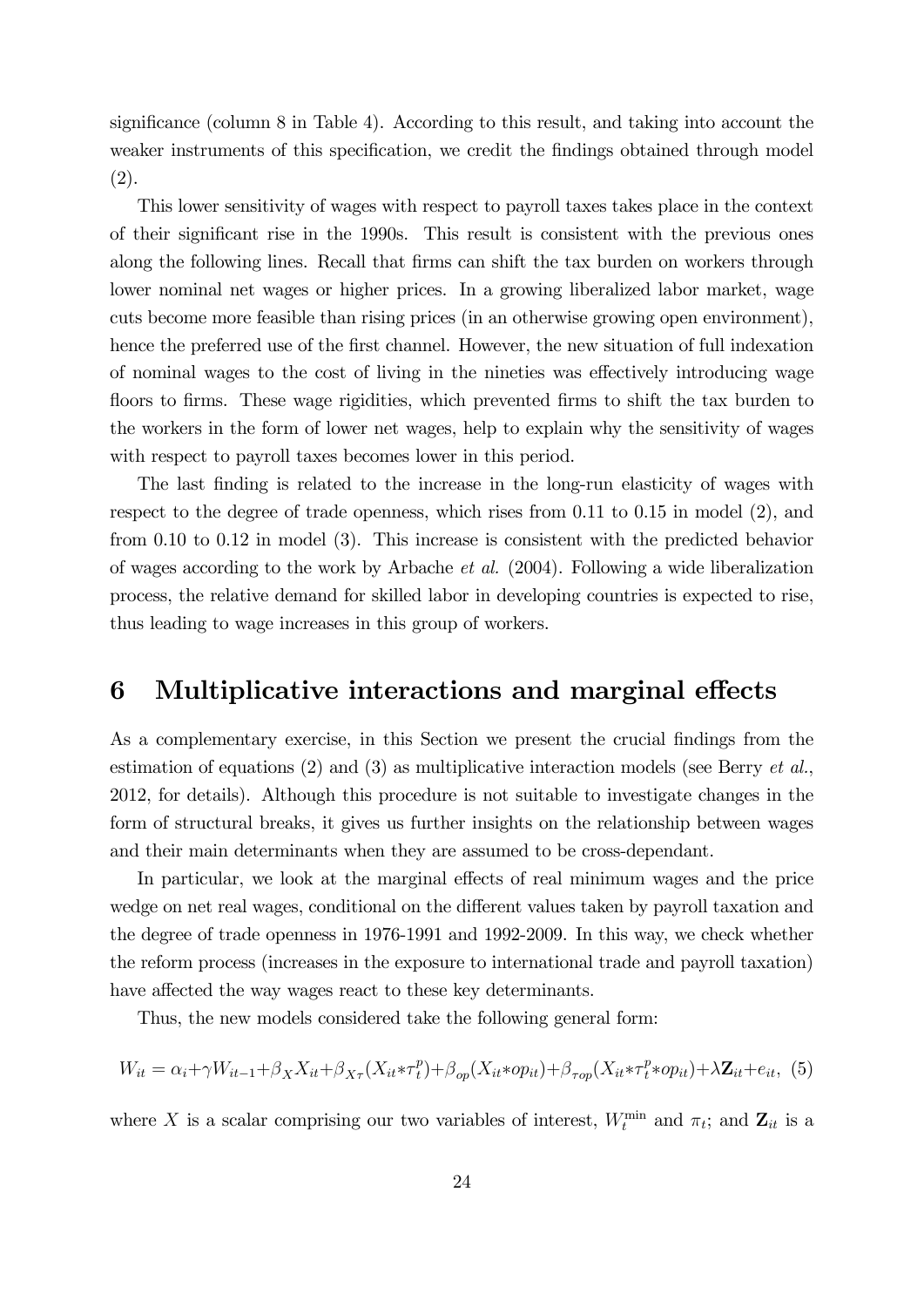vector comprising the rest of the explanatory variables  $-Y_{it}/N_{it}$ ,  $u_t$ ,  $\tau_t^p$  and  $op_{it}$  and various controls.19

The marginal effects of our variables of interest will thus be given by:  $20$ 

$$
\frac{\partial w_{it}}{\partial X_{it}} = \alpha_i + \beta_X + \beta_{X\tau}\tau_t^p + \beta_{op}op_{it} + \beta_{\tau op}(\tau_t^p * op_{it}).\tag{6}
$$

These marginal effects are presented in figures 4 and 5. Different values of trade openness (in logs) are listed in the horizontal axis, while the left vertical axis shows the histogram of trade openness corresponding to its distribution in 1976-1991 (in panel a) and 1992-2009 (in panel b). In the turn, the values in the right vertical axis indicate the magnitude of the marginal effect. The marginal effects are evaluated at the average payroll tax rate in each period. Note, also, that Figure 4 corresponds to the model specification with real minimum wages (column 4 in Table A2), while Figure 5 corresponds to the model specification with the price wegde (column 8 in Table A2).





Notes: Dash lines represent 95% confidence interval. Trade openness in log.

<sup>&</sup>lt;sup>19</sup>We also conducted the analysis having labor productivity interacted with payroll taxes and the degree of trade openness, but it was not successful. Still, the results are available upon request.

 $20$ The corresponding estimated equations are presented Table A3 in the Appendix. Here we only focus on the marginal effects derived from those estimations (more precisely, those presented in columns 4 and 8 in consistence with Section 5).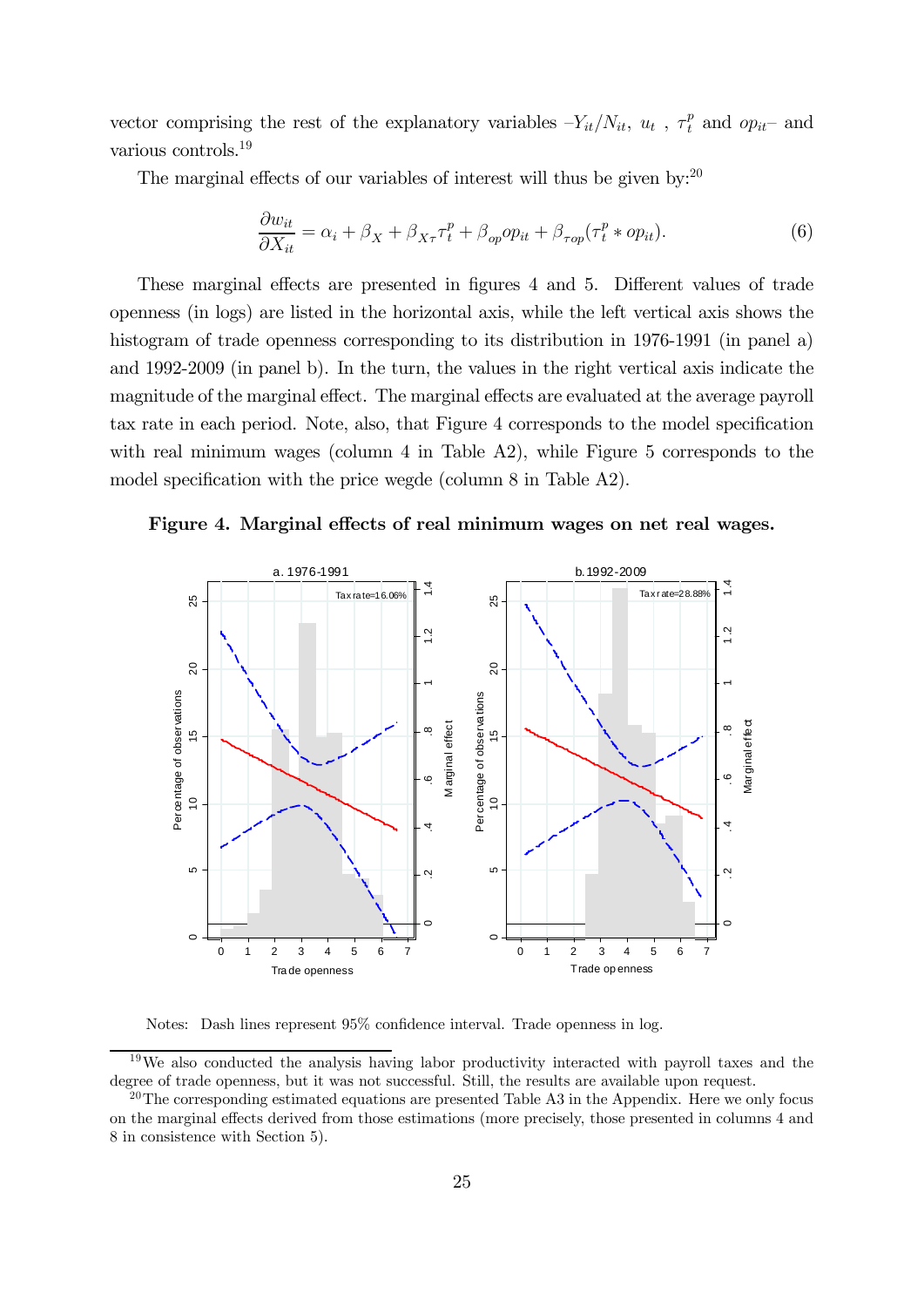The marginal effects of real minimum wages range between 0.4 and 0.8 depending on the degree of trade openness. Looking at the histogram, this range can be further narrowed to the interval 0.5-0.7 for the relevant values of trade openness in 1976-1991 (those between 7% and 55% corresponding to 2 and 4 in logs, as shown in Figure 4a) and to 0.55-0.65 in 1992-2009 (Figure 4b). Colombia was a relatively more open economy in 1992-2009, this is why the histogram shifts to the right. However, when the marginal effects are evaluated at the relevant trade openness and payroll tax values, there is no difference on the extent of the wage impact of real minimum wages. This result is consistent with the lack of structural change in this elasticity when evaluated through the analysis of multiplicative dummies as in Section 5.

Of course, this conclusion does not preclude the fact that larger values of trade exposure tend to reduce the sensitivity of wages with respect to the minimum wage. The point here is that this changing sensitivity has not shifted, on aggregate, in the new scenario of labor market flexibility and enhanced trade liberalization. The implicit result at the sectoral level is that more open sectors will tend to have less responsive wages to changes in the minimum wage.

Figure 5 shows the marginal effects of the price wedge.





Notes: Dash lines represent 95% confidence interval. Trade openness in log. The first remark on these results is that the marginal effects are negative and consistent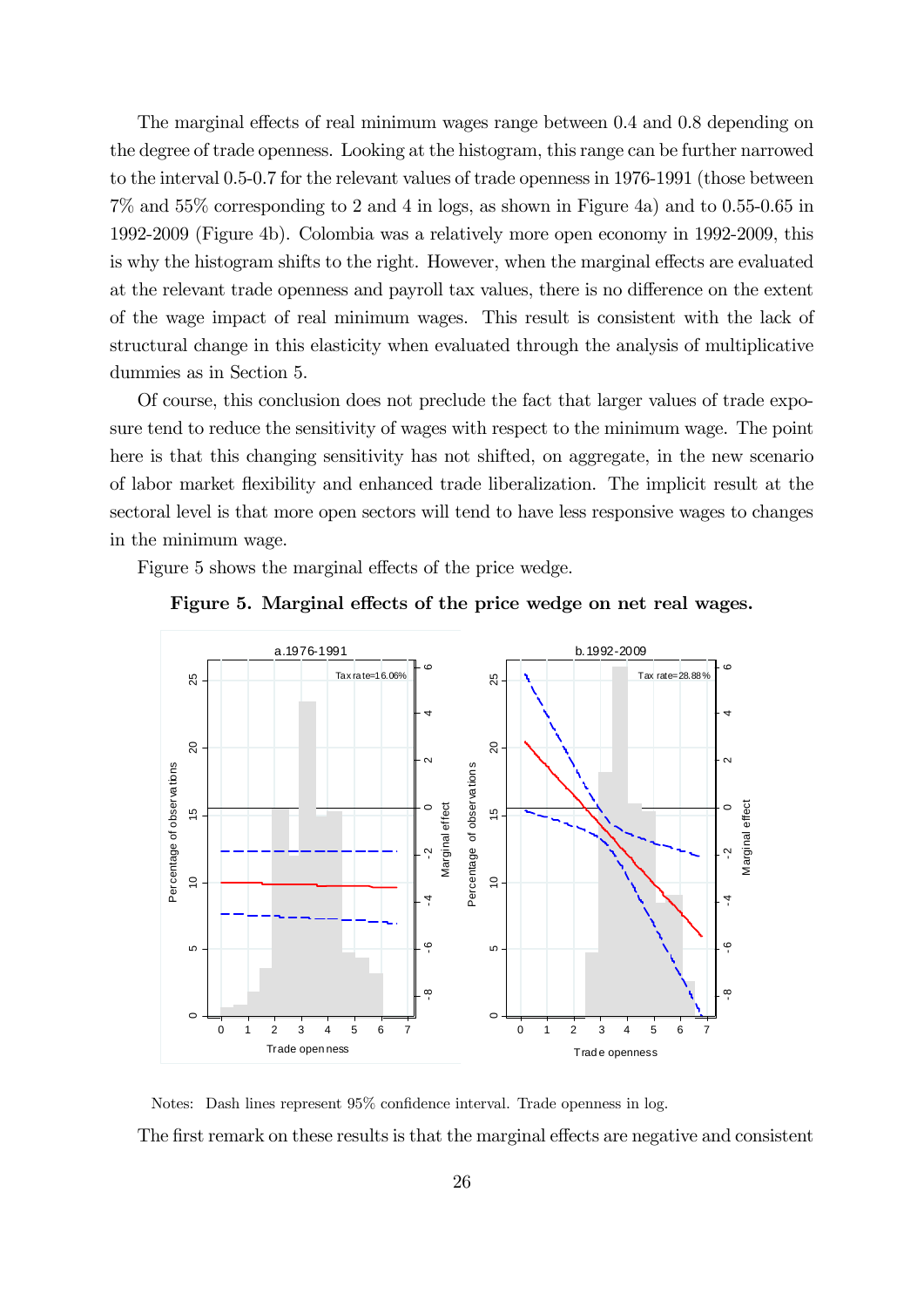with the analysis in Section 5. The second remark points to the flat slope in the first period, when payroll taxation was low on average (Figure 5a), which indicates that the sensitivity of wages with respect to the price wedge is not affected by the degree of trade openness.

In contrast, in a scenario of high payroll taxation such as the one in 1992-2009, the marginal effects are negatively sloped (Figure 5b). This implies that the sensitivity of real wages to the price wedge gets larger along with the degree of trade openness (cases of extreme openness, such as the ones in the right hand side of the histogram, correspond to the few very much open manufacturing sectors reported in the Appendix). This larger sensitivity goes in line with Bems (2014), who points out that increasing input imports leads to a greater response of the relative price to a given external adjustment.

### 7 Concluding remarks

We have studied wage determination in the Colombian manufacturing industry and paid specific attention to the consequences of the institutional and trade reforms carried out in Colombia during the nineties.

The first salient result is that productivity is not fundamentally driven by labor productivity in contrast to the standard theoretical prediction. In addition, the long-run elasticity of wages with respect to productivity has decreased to 0.30 in the nineties and noughties, from a value close to 0.45.

This suggests that the institutional measures undertaken by the government did not improve the scarce connection between workers' compensation and labor's efficiency progress. On the contrary, this connection has been worsened. Taking the benchmark oneto-one relationship between wages and productivity, the failure to reduce this detachment (or, even worse, increasing it) in a growing globalized economy should be given priority from policy makers, as it generates distortions in the process of achieving competitiveness in the manufacturing sector. This is the main lesson that can be drawn from our study in terms of policy measures.

If the Colombian economy continues to globalize at the same pace than in the last two decades, this call to strengthen the link between wages and productivity should be further reinforced.

Another main result is that wage progress in Colombia is largely tied to the cost of living. This conclusion is obtained from the important role played by the real minimum wage, or alternatively by the price wedge between manufacturing and consumer prices, as wage drivers. Here, however, we find no evidence of structural changes in the corresponding long-run relationships. It seems, therefore, that the purchasing power of workers has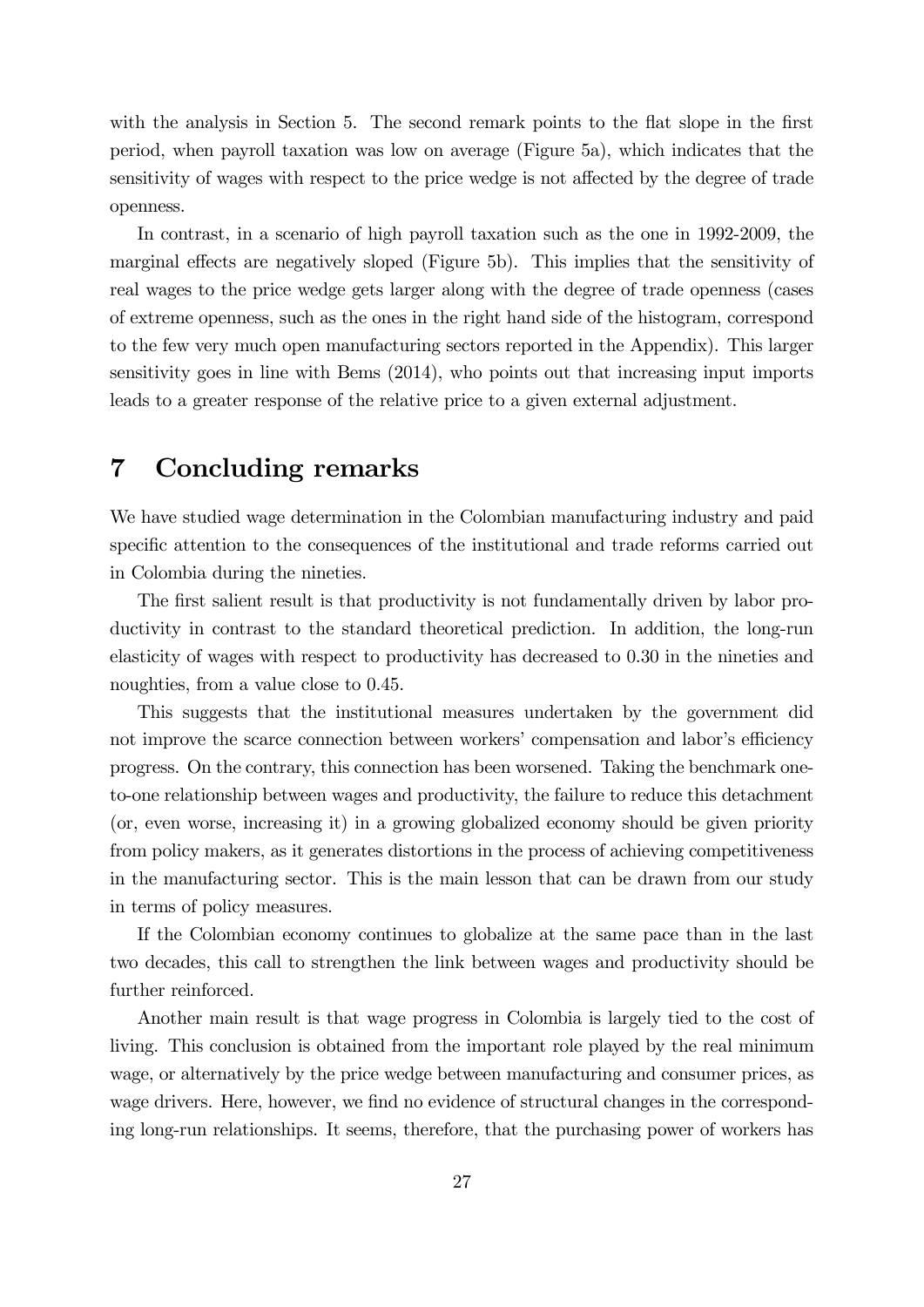remained relatively isolated from the new institutional and trade scenario.

In terms of payroll taxation (paid by firms), we find the expected negative impact on net real wages, although we are unable to evaluate the net employment consequences of the increase in payroll taxes in the nineties. Our contribution here is the identification of a fall in the wage elasticity with respect to these taxes (from 1.3 to 0.86), which is the joint outcome of changes in the institutional setting such as the enhanced indexation of nominal wages to CPI inflation, and the asymmetric downward pressures on manufacturing and consumption prices resulting from the liberalization process. The consequence of this lower tax shifting is a loss in firms' cost competitiveness which, although we have not dealt with it, may use employment as an instrument to offset this loss.

What is, then, the counterpart of the lower explanatory power of productivity?

On one side, wage persistence has increased. This is connected to the lower capacity of firms to shift taxes. Although firms can shift the tax burden on workers through lower nominal net wages or higher prices, in a growingly liberalized labor market wage cuts become more feasible than rising prices. Hence the preferred use of wage cuts. However, the new situation of full indexation of nominal wages to the cost of living in Colombia in the nineties was effectively introducing wage floors to firms. This explains the increase in wage persistence.

On the other side, the long-run elasticity of wages with respect to the degree of trade openness did also increase. This suggests that, following the liberalization process, the relative demand for skilled labor went up and pushed the compensation of this type of workers.

As a complementary exercise, we have also examined the marginal effects of real minimum wages and the price wedge on net real wages, conditional on the different values taken by payroll taxation and the degree of trade openness in 1976-1991 and 1992-2009. In this way, we have checked, from a different perspective, whether the impact of these wage determinants has changed along with the reform process. We have confirmed the stability of the relationship between net wages and the minimum wage, but we have identified a different sensitivity with respect to the price wedge depending on the level (low or high) of payroll taxation. This requires further research.

Overall, our findings call for a policy agenda in which wage indexation is reduced and a true wage bargaining system is brought in. This would allow workers' compensation to reflect more faithfully efficiency progress which, by all means, should be a critical target to solve the competitive problem of the Colombian industry and help, in this way, rebalancing the huge trade deficit attained with the liberalization program.

Our analysis can be refined in a variety of directions. Further research should control for types of employment given that, both institutional and trade reforms, may have differ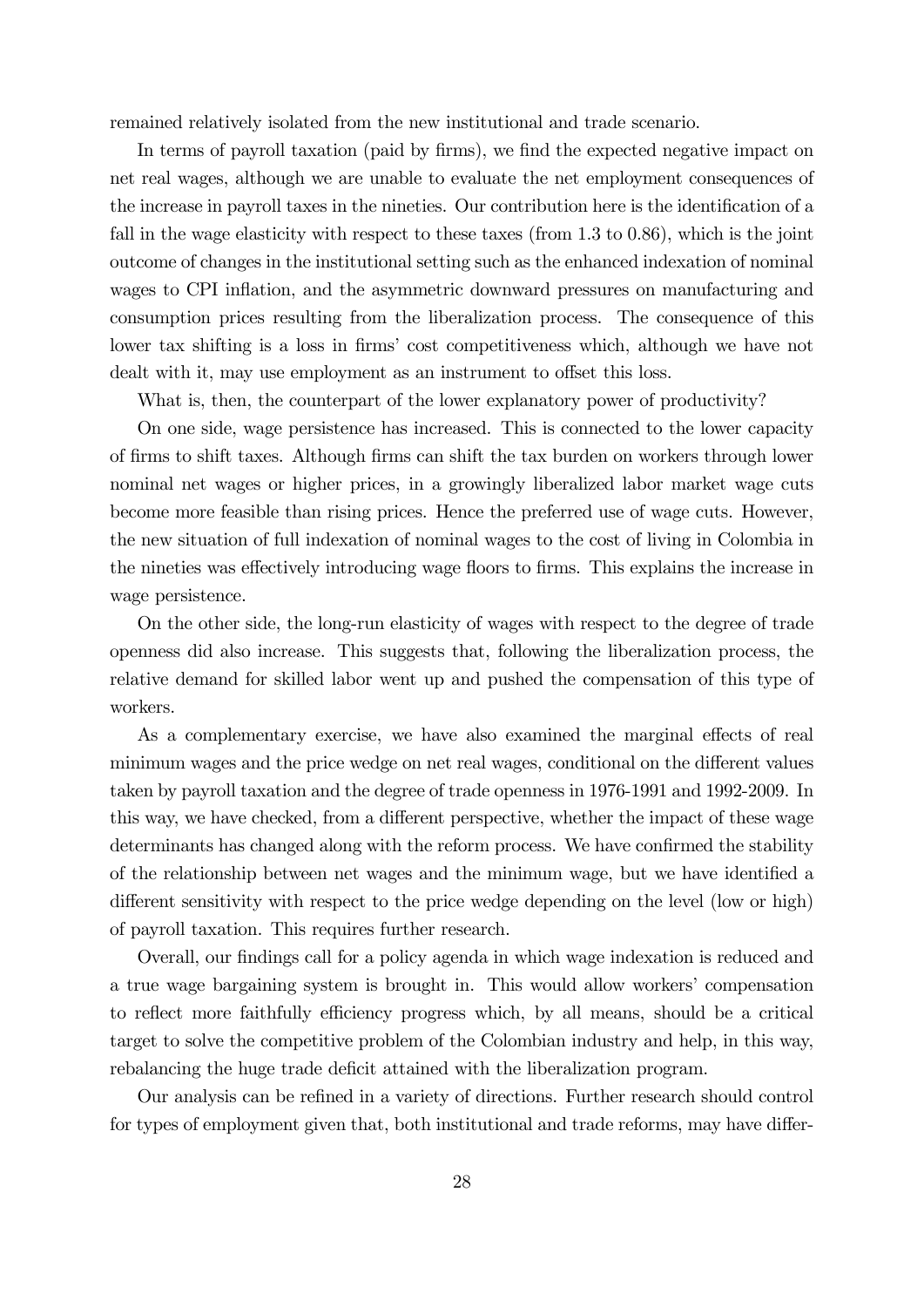ent effects on wages by type of worker. For example, regarding payroll taxes, international evidence suggests that there is less tax shifting for blue-collar than for white-collar workers. Beyond that, for developing countries there is growing empirical evidence showing that trade liberalization exerts a positive effect on high-skill labor wages, while there is no effect on low-skill labor wages.

Another research avenue is to aim at an individual assessment of how these reforms affected wage setting in each productive sector. In that case, the starting hypothesis would be that each sector's response is connected to its degree of exposure to international trade.

# References

- [1] Anderson, T.W and C. Hsiao (1982): "Formulation and estimation of dynamic models using panel data", Journal of Econometrics, 18, pp. 47—82.
- [2] Amiti, M. and D.R. Davis (2011): "Trade, Firms and Wages: Theory and Evidence, Review of Economic Studies, 79, pp. 1—36.
- [3] Arbache, J., A. Dickerson, and F. Green (2004): "Trade Reforms and Wages in developing countries", Review of Economics Studies, 58, pp. 277—297.
- [4] Arellano, M., and S. Bond (1991): "Some Test of Specification for Panel Data: Montecarlo Evidence and an Application to Employment Equations", Review of Economics Studies, 58, pp. 277—297.
- [5] Arellano, M., and O. Bover (1995): "Another Look at the instrumental Variables Estimation of Error-components Models", Journal of Econometrics, 68, pp. 29-51.
- [6] Attanasio, O., P. Goldeberg, and N. Pavcnik (2004): "Trade Reforms and Wage Inequality in Colombia", Journal of Development Economics, 74, pp. 331—366.
- [7] Autor, D.H., D. Dorn, G.H. Hanson, and J. Song (2014): "Trade Adjustment: Worker Level Evidence", Quarterly Journal of Economics, 129(4), pp. 1799—1860.
- [8] Autor, D.H., D. Dorn, and G.H. Hanson (2014): "The China Syndrome: Local Labor Market Effects of Import Competition in the United States", The American Economic Review, 103(6), pp. 2121—2168.
- [9] Bauer, T. and R. Riphahn (2002): "Employment Effects of Payroll Taxes, an Empirical Test for Germany", Applied Economics, 34, pp. 865-76.
- [10] Beach, C.M. and F.S. Baulfour (1983): "Estimated Payroll Tax Incidence and Aggregate Demand for labour in the United Kingdom", Economica, 50(197), pp. 35—48.
- [11] Bems, R. (2014): "Intermediate inputs, external rebalancing and relative price adjustment", Journal of International Economics, 94 (2), pp. 248—262.
- [12] Bennmarker, B., E. Mellander, and B. Ocker (2009): "Do regional payroll tax reductions boost employment?", Journal of Labor Economics, 16(1), pp. 480—89.
- [13] Bruno, G.S. F. (2005): "Approximating the bias of the LSDV estimator for dynamic unbalanced panel data models", Economics Letters, 87(3), pp. 361—366.
- [14] Berry, W.D., M. Golder, and D. Milton (2012): "Improving Test of Theories Posting Interaction", The Journal of Politics, 74(3), pp. 653—671.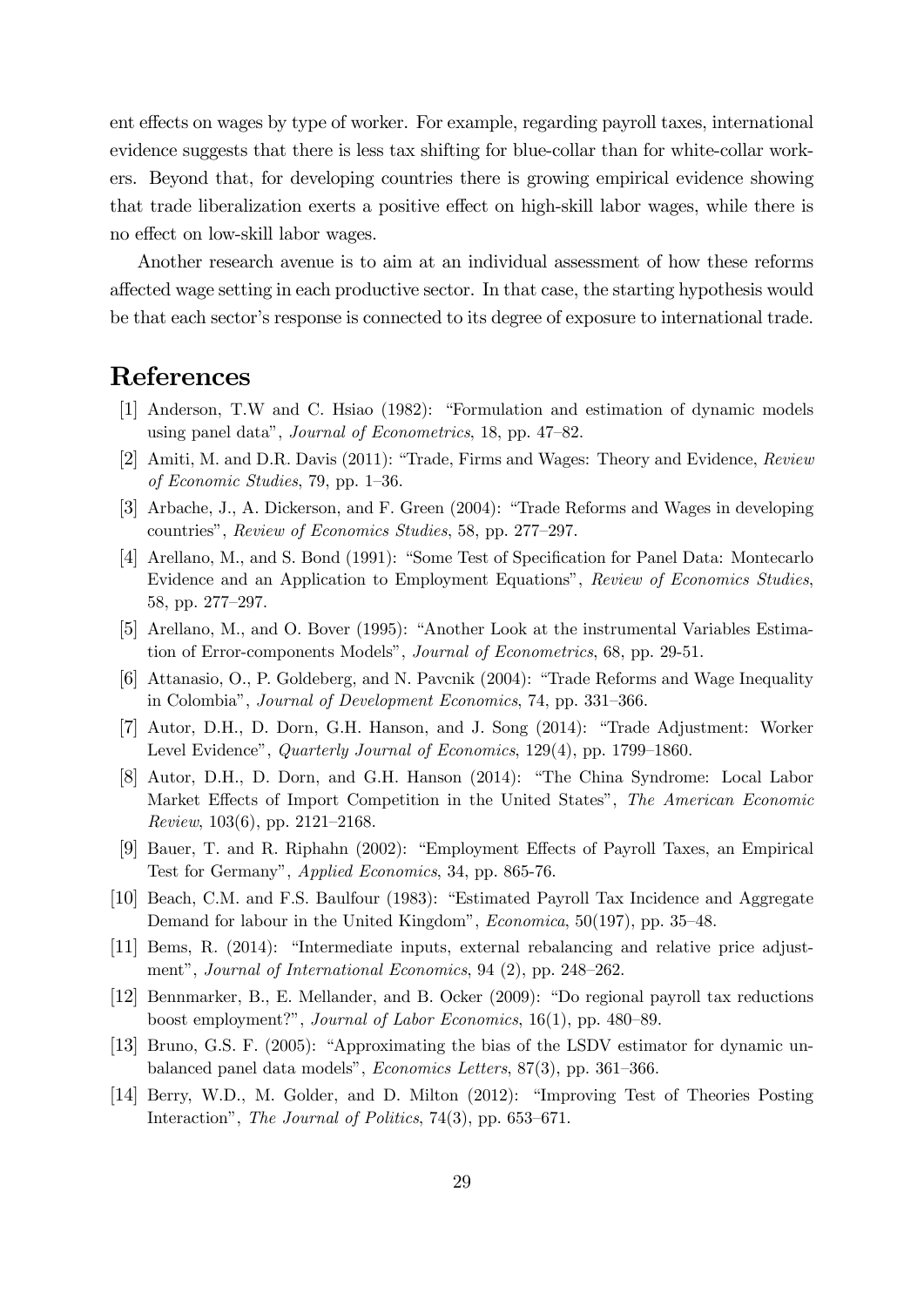- [15] Booth, A. (2014): "Wage Determination and Imperfect Competition", IZA Discussion Paper No. 8034, IZA, Bonn, Germany.
- [16] Blundell, R. and S. Bond (1998): "Initial conditions and moment restrictions in dynamic panel data models", Journal of Econometrics, 87, pp. 115—143.
- [17] Camacho, A., E. Conover, and A. Hoyos (2014): "Effects of Colombia's Social Protection System on Workers' Choice between Formal and Informal Employment", The World Bank Economic Review, vol. 28 (3), pp. 446—466.
- [18] Caselli, M. (2014): "Trade, skill-biased technical change and wages in Mexican manufacturing ", Applied Economics, vol. 46 (3), pp. 336-348.
- [19] Cragg, M. and M. Epelbaum (1996): "Initial conditions and moment restrictions in dynamic panel data models", Journal of Econometrics, 87, pp. 115—143.
- [20] Cruces, G., S. Galiani and S. Kidyba (2010): "Payroll taxes, wages and employment: Identification through policy changes", Labour Economics, 17, pp. 743—49.
- [21] Dreher, A., N. Gaston, and P. Martens (2008): Measuring Globalisation Gauging its Consequences, New York: Springer.
- [22] Fisher, R. A. (1932): Statistical Methods for Research Workers, 4th Edition, Edinburgh: Oliver & Boyd.
- [23] Gruber, J. (1997): "The Incidence of Payroll Taxation: Evidence from Chile", Journal of Labor Economics, 15(3), pp. S72—S101.
- [24] Hamermesh, D. (1979): "New Estimates of the Incidence of the Payroll Tax", Southern Economic Journal, 45, pp.1208—1219.
- [25] Hofstetter, M. (2005): "Política monetaria y la corte constitucional: El caso del salario mínimo", Documento CEDE 2005-36, ISBN/ISSN: 1657-5334.
- [26] Im, K.S, M.H. Pesaran, and Y. Shin (2003): "Testing for unit roots in heterogeneous panels", Journal of Econometrics, 115, pp. 53—74.
- [27] Judzik, D. and H. Sala (2013): "Productivity, deunionization and trade: wage effects and labour share implications", International Labour Review, 152 (2), pp. 205—236.
- [28] Judson, R. A., and A.L. Owen (1999): "Estimating dynamic panel data models: A guide for macroeconomists", Economic Letters, 65, pp.9—15
- [29] Kwiatkowski, D., P. Phillips, P. Smith, and Y. Shin (1992): "Testing the null hypothesis of stationary against the alternative of unit root: how sure are we that economic time series are not stationary?", Journal of Econometrics, 54, pp.159—178.
- [30] Kugler, A. and M. Kugler (2009): "The labor market effects of payroll taxes in a middleincome country: evidence from Colombia," Economic Development and Cultural Change, 57 (2), pp. 335—358.
- [31] Iregui, A., L. Melo and M. Ramírez (2012): "Wage Adjustment Practices and the Link between Price and Wages: Survey Evidence from Colombian Firms", Lecturas de Economía, 76, pp.17—53.
- [32] Levin, A. and C. Lin (1993): "Unit Root Tests in panel data: New Results", Discussion paper No. 93-56, Department of Economics, University California at San Diego.
- [33] Lindbeck, A., and D.J. Snower (2001): "Insiders versus Outsiders", Journal of Economic Perspectives, 15 (1), pp. 165—188.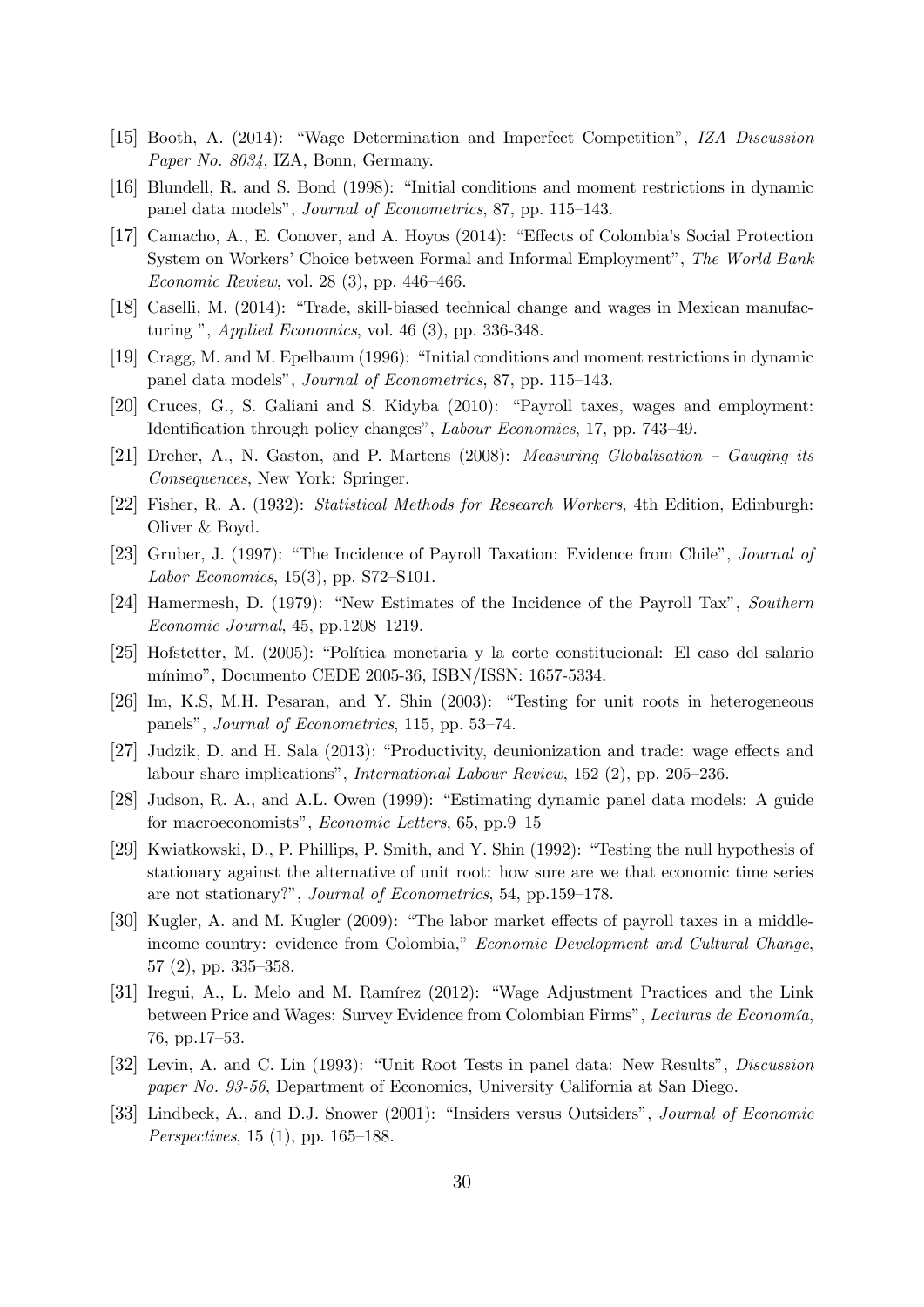- [34] Maddala, G.S and S. Wu (1999): "A Comparative study of unit root tests with panel data and new simple test", Oxford Bulletin of Economics and Statistics, 61, pp. 631—652.
- [35] Meschi, E., and M.Vivarelli (2009): "Trade and Income Inequality in Developing Countries" World Development, 37 (2), pp. 287—302.
- [36] Nickell, S. (1981):"Biases in dynamic models with fixed effects", Econometrica, 49(6), pp. 1417-26.
- [37] Podrecca, E. (2011):"Labour market institutions and wage setting: evidence for OECD countries ", Applied Economics, 43, pp. 3671—3686.
- [38] Staiger, D. and J.H. Stock (1997): "Instrumental variables regression with weak instruments", Econometrica, 65, pp. 557—586.
- [39] Stock, J.H., Yogo, M. (2005): "Testing for weak instruments in linear IV regression". In: Stock, J.H., Andrews, D.W.K., (Eds.), Identification and Inference for Econometric Models: A Festschrift in Honor of Thomas Rothenberg. Cambridge University Press, Cambridge, pp. 80—108. (Ch. 5)
- [40] Summers, L.H. (1989): "Some Simple Economics of Mandated Benefits", The American Economic Review, Papers and Proceedings, 79 (2), pp. 177—83.

# 8 Appendix



Table 1 informs on the homogeneity of the opening process across sectors. Within this relatively homogeneous process, we acknowledge that some branches experienced particularly intensive opening processes. Two of them were already globalized in 1974-1991 (S15 on manufacture of machinery and equipment including manufacture of office, accounting and computing machinery, 232%; and S17 on manufacture of medical, precision and optical instruments, watches and clocks, 156%), but reached degrees of trade openness of 387% and 226%, respectively, in 1992-2009. The three other ones departed from values much below, but also became fully opened industries in 1992-2009: S16 on manufacture of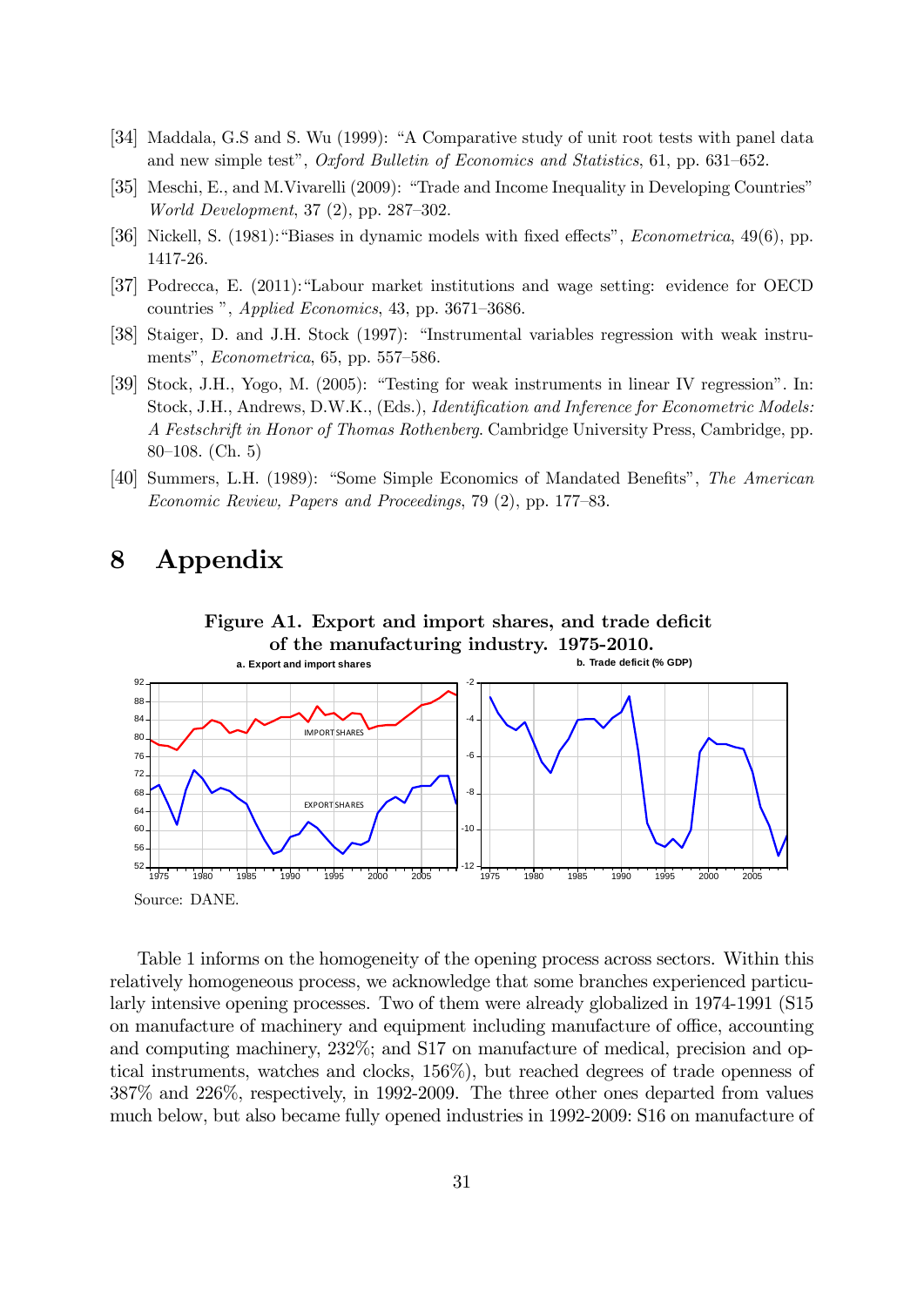electrical machinery, radio, television and communication equipment, 256%; S18 on manufacture of motor vehicles, trailers and semi-trailers, and other transport equipment,  $151\%$ ; and S19 on manufacture of furniture, 125%. This particularly intensive transformations are taken into account in our empirical analysis.

| <b>Sector</b>   | Trade openness |           |           | Share in total industry GDP |  |  |  |  |
|-----------------|----------------|-----------|-----------|-----------------------------|--|--|--|--|
|                 | 1974-1991      | 1992-2009 | 1974-1991 | 1992-2009                   |  |  |  |  |
| S2              | 5.1            | 29.2      | 2.6       | 0.7                         |  |  |  |  |
| S11             | 8.3            | 42.3      | 4.2       | 5.0                         |  |  |  |  |
| S1              | 9.7            | 28.2      | 28.4      | 28.9                        |  |  |  |  |
| S3              | 11.6           | 68.8      | 10.9      | $5.3\,$                     |  |  |  |  |
| S <sub>12</sub> | 13.3           | 22.1      | $5.8\,$   | 7.3                         |  |  |  |  |
| S <sub>6</sub>  | 19.2           | 36.8      | 0.8       | $0.6\,$                     |  |  |  |  |
| S7              | 23.1           | 39.5      | 3.7       | $3.8\,$                     |  |  |  |  |
| S5              | $23.4\,$       | 69.6      | 1.7       | 1.1                         |  |  |  |  |
| S <sub>14</sub> | 24.5           | 60.3      | 3.7       | $2.8\,$                     |  |  |  |  |
| S <sub>8</sub>  | 25.7           | 23.7      | 2.8       | $3.6\,$                     |  |  |  |  |
| S4              | 29.2           | 39.2      | $3.0\,$   | 3.6                         |  |  |  |  |
| S19             | $39.9\,$       | 125       | 1.6       | $1.2\,$                     |  |  |  |  |
| <b>S10</b>      | 47.6           | 79.8      | 12.8      | 15.4                        |  |  |  |  |
| S9              | 52.2           | 44.5      | 4.3       | 9.0                         |  |  |  |  |
| S <sub>18</sub> | 59.7           | 151       | 4.1       | 3.2                         |  |  |  |  |
| S <sub>16</sub> | 64.2           | 256       | $3.2\,$   | 2.2                         |  |  |  |  |
| S13             | 71.9           | 111       | 4.0       | $3.9\,$                     |  |  |  |  |
| S17             | 156            | 226       | 0.5       | 0.7                         |  |  |  |  |
| S15             | 232            | 387       | 1.9       | 1.7                         |  |  |  |  |
| <b>Total</b>    | 48.2           | 96.8      | 100       | 100                         |  |  |  |  |

Table A1. Trade openness and output shares by industries.

Notes: Classification based on International Standard Industrial Classification, Rev. 3. All variables are expressed in percent. Sectors: Manufacture of food products and beverages (S1); Manufacture of tobacco products (S2); Manufacture of textiles (S3); Manufacture of wearing apparel; dressing and dyeing of fur (S4); Tanning and dressing of leather; manufacture of luggage, handbags, saddlery, harness and footwear (S5); Manufacture of wood and of products of wood and cork, except furniture; manufacture of articles of straw and plaiting materials (S6); Manufacture of paper and paper products (S7); Publishing, printing and reproduction of recorded media (S8); Manufacture of coke, refined petroleum products and nuclear fuel (S9); Manufacture of chemicals and chemical products (S10); Manufacture of rubber and plastics products (S11); Manufacture of other non-metallic mineral products (S12); Manufacture of basic metals (S13); Manufacture of fabricated metal products, except machinery and equipment (S14); Manufacture of machinery and equipment n.e.c.; and manufacture of office, accounting and computing machinery (S15); Manufacture of electrical machinery and apparatus n.e.c.; and manufacture of radio, television and communication equipment and apparatus (S16); Manufacture of medical, precision and optical instruments, watches and clocks (S17); Manufacture of motor vehicles, trailers and semi-trailers, and other transport equipment (S18); Manufacture of furniture; manufacturing n.e.c. (S19).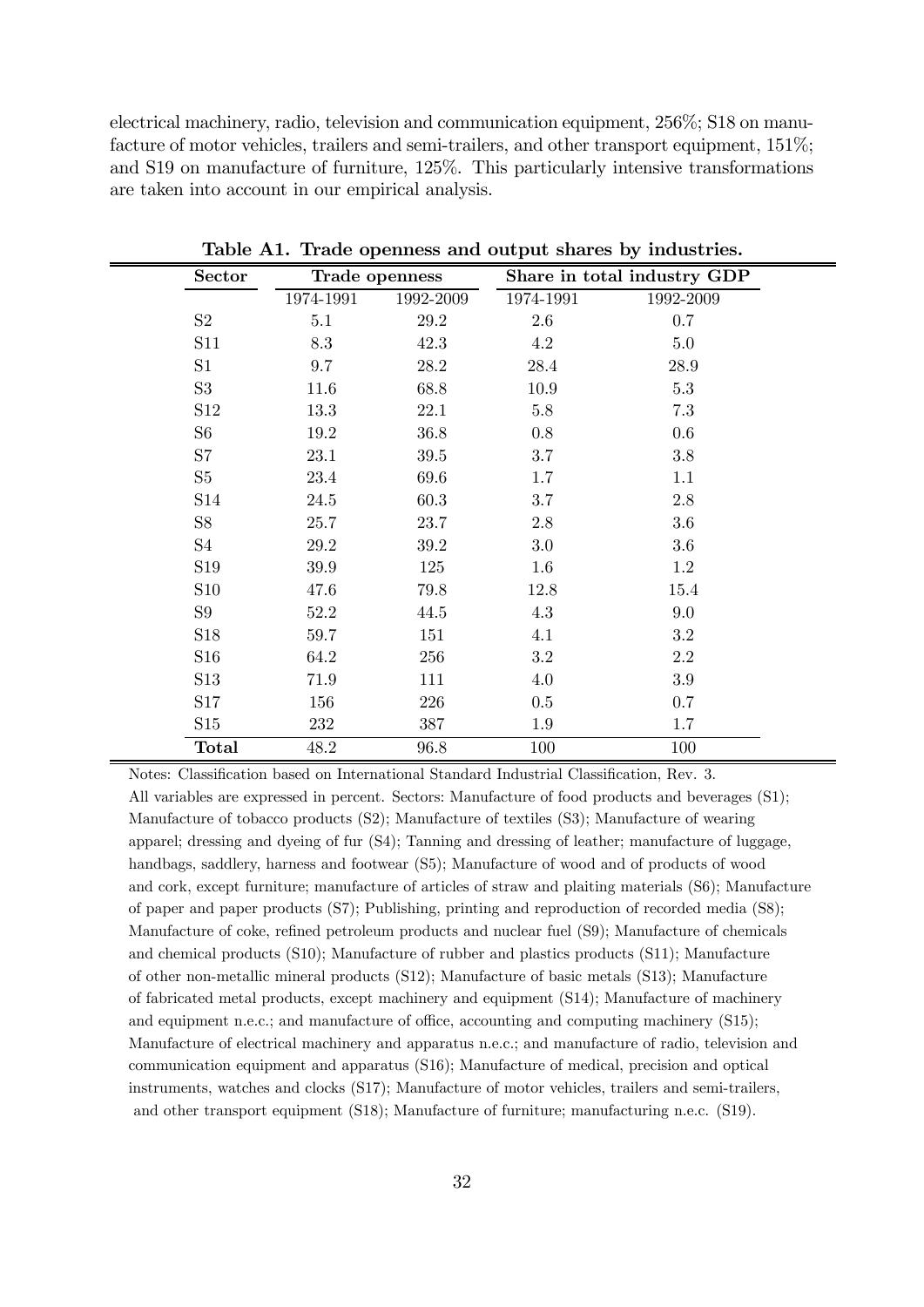|                     | MODEL I |                              |      |  | MODEL II |                      |     |  |  |  |  |
|---------------------|---------|------------------------------|------|--|----------|----------------------|-----|--|--|--|--|
| Bias order          |         | AH AR                        | - RR |  |          | AH AR                | RR. |  |  |  |  |
| O(1/T)              |         | $0.42 \quad 0.45 \quad 0.46$ |      |  |          | $0.57$ $0.57$ $0.60$ |     |  |  |  |  |
| O(1/NT)             |         | $0.42 \quad 0.46 \quad 0.47$ |      |  |          | $0.58$ $0.59$ $0.61$ |     |  |  |  |  |
| $O(1/N^{-1}T^{-2})$ |         | $0.42 \quad 0.47 \quad 0.52$ |      |  |          | $0.58$ 0.60 0.69     |     |  |  |  |  |

Table A2. Bias-corrected LSDVC estimators.

Notes: This table only displays persistence coefficients. Columns provide the consistent estimator chosen to initialize the bias correction.  $AH =$  Anderson and Hsiao (1982);  $AB =$  Arellano and Bond (1991);  $BB =$  Blundell and Bond (1998).